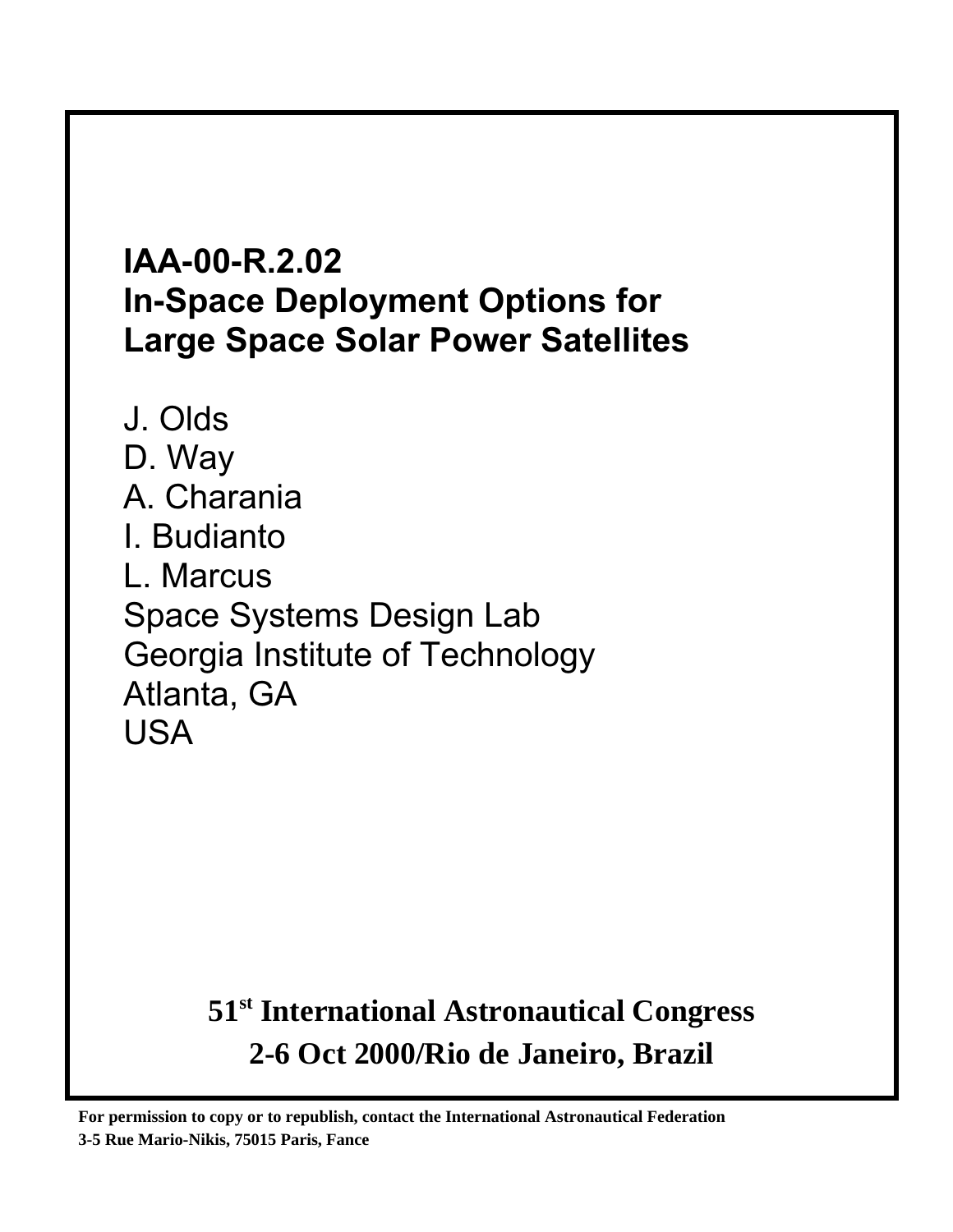## In-Space Deployment Options for Large Space Solar Power Satellites

John Olds<sup>∗</sup> , David Way† , Ashraf Charania† , Irene Budianto† , Leland Marcus†

Georgia Institute of Technology, Atlanta, GA, 30332-0150 USA

## **ABSTRACT**

This research was performed at the Space Systems Design Lab at the Georgia Institute of Technology, Atlanta, GA, with the charter of identifying economically attractive candidate space transfer vehicle systems for ferrying components of Space Solar Power (SSP) satellites from Low Earth Orbit (LEO) to Geostationary Earth Orbit (GEO). An aggressive price goal of only \$400/kg of payload was established in order to control the cost of transportation for the SSP satellite developer.

A multi-step decision process was employed to down-select from a large number of candidate systems to four. The final four concepts were Nuclear Thermal Rocket (NTR), Solar Thermal Rocket (STR), a rotating tether, and Solar Electric Propulsion (SEP). Additional concepts considered were Dual-Mode (Chemical/SEP) and All-Chemical.

Results show that the most economical concept is one which is highly reusable, has a short turn-around time, a long vehicle life, and small propellant requirements. These characteristics result in a low fleet size and therefore lower debt requirements. These characteristics also lower the Initial Mass in Low Earth Orbit (IMLEO) and therefore lower deployment costs. The goal of \$400/kg, or  $2.5¢/kW-hr$ , for in-space transportation costs is very aggressive and difficult to achieve.

\*- *Assistant Professor, School of Aerospace Engineering, Senior member AIAA.*

#### **LIST OF ACRONYMS**

| <b>AHP</b>    | Analytic Hierarchy Process             |
|---------------|----------------------------------------|
| ASE           | Airborne Support Equipment             |
| <b>CABAM</b>  | Cost and Business Analysis Module      |
| CAD           | Computer Aided Design                  |
| <b>CER</b>    | <b>Cost Estimating Relationship</b>    |
| <b>CSTS</b>   | <b>Commercial Space Transportation</b> |
|               | Study                                  |
| DDT&E         | Design, Development, Testing, and      |
|               | Evaluation                             |
| <b>EMA</b>    | <b>Electro-Mechanical Actuator</b>     |
| <b>ETO</b>    | Earth-to-Orbit                         |
| <b>FRF</b>    | <b>Flight Rate Factor</b>              |
| <b>GEO</b>    | Geostationary Earth Orbit              |
| <b>HEDS</b>   | Human Exploration and                  |
|               | Development of Space                   |
| <b>HRST</b>   | Highly Reusable Space                  |
|               | Transportation                         |
| <b>IMLEO</b>  | Initial Mass in Low Earth Orbit        |
| <b>INSINC</b> | IN-Space INCorporated                  |
| IOC           | Initial Operating Capability           |
| <b>IRR</b>    | Internal Rate of Return                |
| <b>ISS</b>    | <b>International Space Station</b>     |
| <b>LCC</b>    | Life Cycle Cost                        |
| LEO           | Low Earth Orbit                        |
| LOX/LH2       | Liquid Oxygen/Liquid Hydrogen          |
| <b>MER</b>    | Mass Estimating Relationship           |
| <b>NAFCOM</b> | <b>NASA Air Force COst Model</b>       |
| NEP           | Nuclear Electric Propulsion            |
| <b>NPV</b>    | Net Present Value                      |
| <b>NTR</b>    | Nuclear Thermal Rocket                 |
| <b>OTV</b>    | <b>Orbital Transfer Vehicle</b>        |
| <b>PMAD</b>   | Power Management and Distribution      |
| R/LA          | Rocket with Launch Assist              |
| <b>RBCC</b>   | Rocket-Based Combined Cycle            |
| <b>RLV</b>    | Reusable Launch Vehicle                |
| <b>ROI</b>    | Return on Investment                   |
| <b>ROM</b>    | Rough Order of Magnitude               |
| SEP           | Solar Electric Propulsion              |
| <b>SERJ</b>   | Supercharged Ejector RamJet            |
| <b>SSDL</b>   | Space Systems Design Lab               |
| <b>SSM</b>    | Space Segment Model                    |

<sup>†-</sup> *Graduate Research Assistant, School of Aerospace Engineering, Student member AIAA.*

Copyright © 2000 by J. Olds and D. Way. Published by the American Institute of Aeronautics and Astronautics, Inc., with permission. Released to IAF/IAA/AIAA to publish in all forms.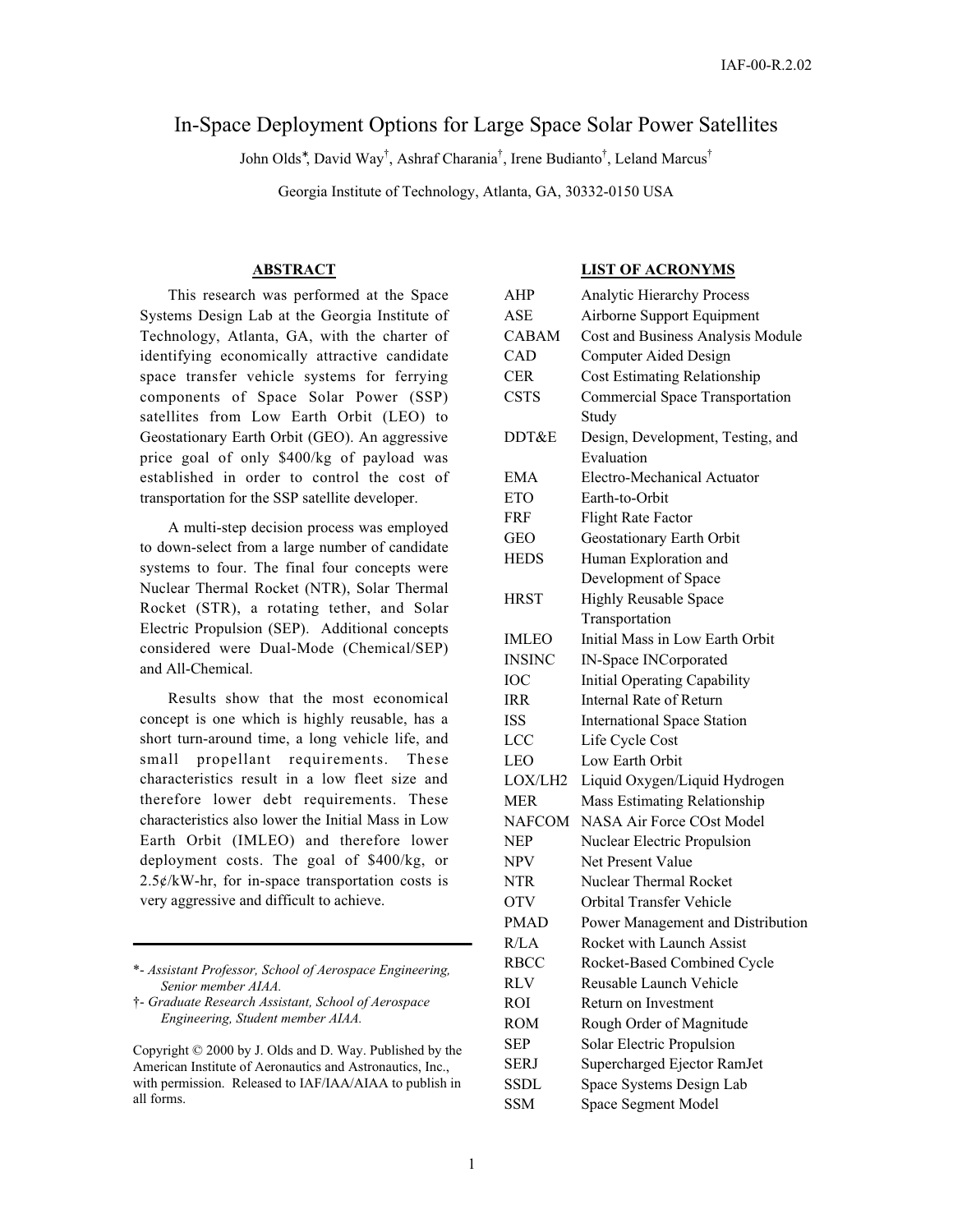| <b>SSP</b>  | Space Solar Power                  |
|-------------|------------------------------------|
| <b>SSTO</b> | Single-Stage-to-Orbit              |
| <b>STR</b>  | Solar Thermal Rocket               |
| <b>TABI</b> | Tailorable Advanced Blanket        |
|             | Insulation                         |
| <b>TFU</b>  | Theoretical First Unit             |
| <b>TUFI</b> | Toughened Unified Fibrous          |
|             | Insulation                         |
| <b>UHTC</b> | Ultra High Temperature Ceramic     |
| WPT         | <b>Wireless Power Transmission</b> |

#### **INTRODUCTION**

## **Motivation**

One solution to potential global warming lies in the study of Space Solar Power (SSP).<sup>1</sup> SSP is a clean energy system that collects solar radiation in orbit and transmits power back to Earth in the form of electromagnetic waves. Such an energy system could provide a nonnuclear alternative to the burning of fossil fuels. Many believe that the burning of such carbon dioxide-producing fuels has produced a global greenhouse effect, which is warming the planet.

The concept of generating solar power in space for Wireless Power Transmission (WPT) to receivers on the ground is not new. Discussed at some length during the past three decades, the idea was first proposed by Dr. Peter Glaser in 1968.<sup>5</sup> Now championed by John Mankins of NASA - Headquarters, this concept would place 30 satellites with many square kilometers of solar collectors in Geostationary Earth Orbit  $(GEO)$ .<sup>8-11</sup> These satellites would then collect solar power, convert it into microwave energy, and beam it to large rectifying antennas on Earth for distribution into the electric power grid.

The original study of the SSP reference system in the 1970's concluded that the concept was not economically feasible with the technologies of that time. $3,18$  Recent advances in technology have prompted the National Aeronautics and Space Administration (NASA) to conduct a "fresh look" re-examination of the technologies, systems concepts, and world energy markets that might make a future SSP system economically viable.<sup>4,8,10,17</sup> A team of engineers from government, industry, and academia continues to study this concept.

This research was performed at the Space Systems Design Lab (SSDL) at the Georgia Institute of Technology, Atlanta, GA under the sponsorship of the NASA - Marshall Space Flight Center, Huntsville, AL, Advanced Projects Office (FD02) grant number NAG8- 1713.

## **Goal**

The charter of this research was to identify economically attractive candidate in-space transportation vehicle (or orbital transportation vehicle, OTV) systems for ferrying components of large-scale SSP satellites from Low Earth Orbit (LEO) to Geostationary Earth Orbit (GEO). Earth-to-Orbit (ETO) and in-space transportation remain crucial to the success of any SSP concept due to the large masses required for power generation and transmission. An aggressive price goal of only \$400/kg of payload, roughly corresponding to  $2.5¢/kW-hr$ , was established in order to minimize the cost of this transportation service to the SSP satellite developer.

This analysis assumed that a public corporation (OTV Corp.), operating for profit, was subcontracted to provide in-space transportation from LEO (a 300 km circular, equatorial orbit) to GEO. The ground-rule was to deliver to GEO one 1.2 GW SSP satellite per year for 30 years. The total payload over the life cycle of this project (estimated to be about 600,000 MT) far exceeds any previous mission.

Payloads are delivered to LEO in 40 MT "chunks" by an independent ETO transportation system, operating re-usable launch vehicles (RLVs) at an Internal Rate of Return (IRR) of 25%. This service is assumed provided by a separate contractor (RLV, Inc.). A previous Georgia Tech study was conducted to assess ETO transportation options. $14$  Results from that study are used here.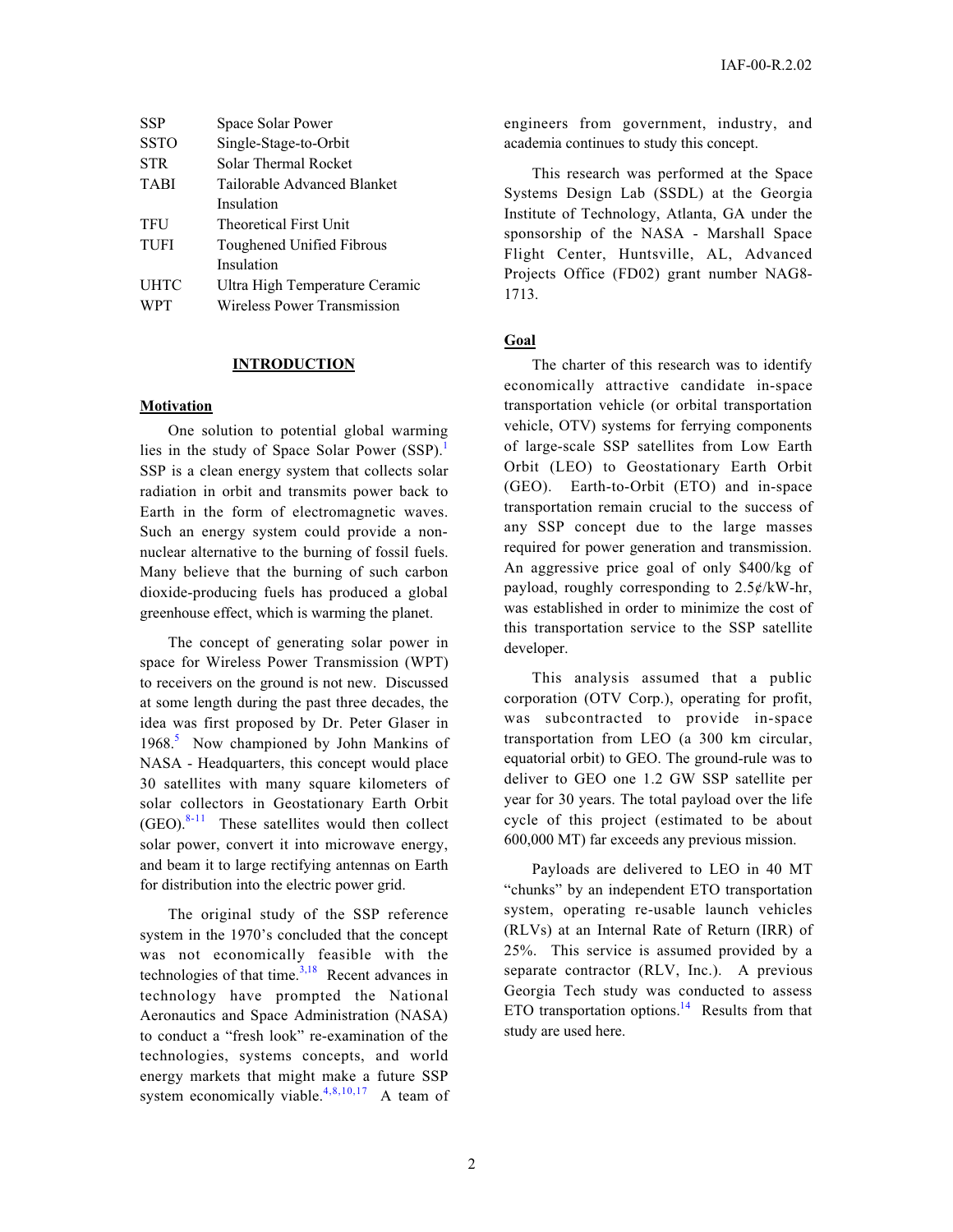#### **Objectives**

The goal for SSP is to enable large-scale, commercially-viable solar power in space for terrestrial energy markets. The current global energy level is expected to continue growing at 6.6%/yr in developing countries (Edison Electric Institute forecasts) and 1.9%/yr in the US, perhaps doubling from 12 terawatts to more than 24 terawatts during the first decades of the new century.<sup>8</sup>

In order to capture its share of the world energy market, SSP must provide base-load power at no more than  $5¢/kW-hr$ . Figure 1 shows that of this value,  $0.5¢/kW-hr$  was budgeted to recurring operations and maintenance costs, 1¢/kW-hr to end-to-end wireless power transmission,  $1¢/kW$ -hr to SSP power systems, and  $2.5¢/kW-hr$  to SSP installation. SSP installation includes ETO transportation, in-space transportation, and ground assembly. For an initial 1.2 GW SSP satellite mass, the goal for transportation was set at \$800/kg, \$400/kg for ETO transportation and \$400/kg for in-space transportation.

## **Approach**

The philosophy throughout this project was to evaluate candidate technologies and through these evaluations to learn what is required to meet SSP in-space cost goals. It was not the intent of this study to promote any particular design or technology.

The analysis for this study was achieved through a versatile methodology, which progressed through a series of down-selections from a wide field of many technologies to a small handful of technologies with increasing levels of analytical detail. This analysis included both objective and subjective comparisons of designs. The analysis performed was both topdown and bottom-up. Results captured desirable characteristics of an in-space transportation system and requirements necessary to achieve the aggressive cost goals set by SSP.

The following techniques, used in this methodology, are discussed later in detail:

- 1. Brainstorming
- 2. Rough Order of Magnitude (ROM) Analysis
- 3. Analytic Hierarchy Process (AHP)



**Figure 1 - SSP Economic Goals.**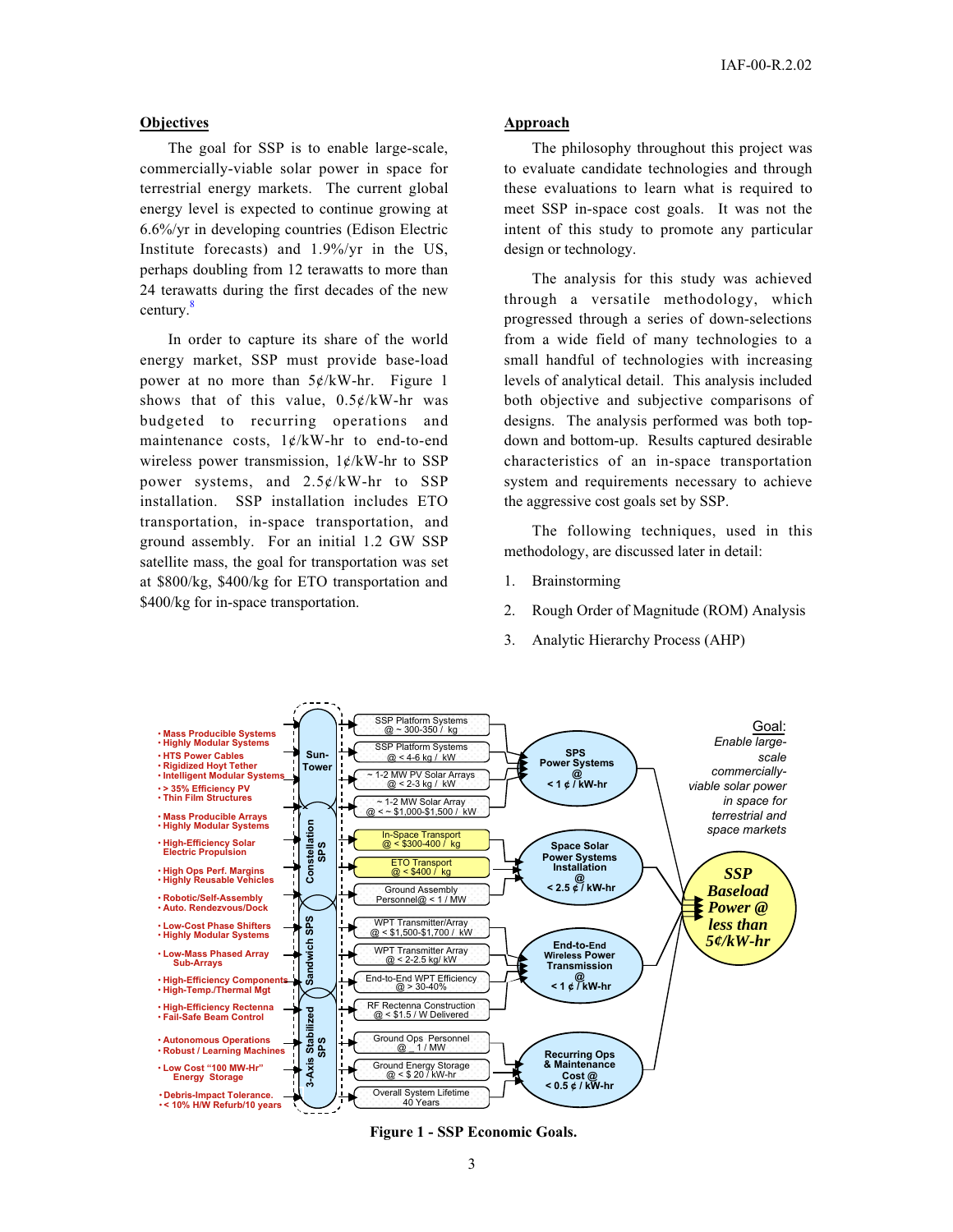- 4. Bottom-up Analysis
- 5. Top-down Analysis

#### **SSP BACKGROUND**

Each SSP satellite, designed for collecting 5 GW of solar power, is sized to provide 1.2 GW of that power to the ground receiving stations. Many satellite concepts have been proposed by other researchers on the project with initial masses in low Earth orbit (IMLEOs) ranging from 10,000 MT to nearly 30,000 MT. All of these concepts require advanced technologies in the areas of solar collection and wireless power transmission (WPT). This advanced technology is also assumed to be available to the OTV. Several concepts, including the Abacus/Reflector pictured in Figure 2, are listed below along with their initial on-station masses.

| 1. | Integrated Symmetrical | 9959 MT  |
|----|------------------------|----------|
|    | Concentrator (ISC)     |          |
|    | 2. Abacus Suntower     | 21610 MT |
|    | 3. Abacus/Reflector    | 19529 MT |

As mentioned in the introduction, SSP far exceeds any previous mission in mass delivered to orbit. To put this statement in perspective, consider that the completed International Space System (ISS) will weigh about one million pounds (454 MT) and will require 46 construction flights. In comparison, a single SSP satellite will have a mass on the order of 20,000 MT, making each satellite about 44 times larger than ISS! Placing 30 SSP satellites in GEO within 30 years will require about 1200 ETO flights a year, or three flights a day! The space shuttle currently flies about 5 times a year.

Additionally, there were 78 launches worldwide in 1999 and there have been 56 launches to date in 2000 at the time of this writing. Had each flight over the past two years flown at its maximum capacity, the total payload delivered to LEO would have been on the order of 1293 MT. That gives an average number of launches per year of about 76 with an average payload of about 10 MT. Therefore, SSP would have about 16 times higher flight rate and about

63 times higher payload than the current world market (including ISS launches).

The point of this comparison is to emphasize that SSP is an extremely large mission and will constitute the largest construction project ever attempted by man. The magnitude of this project is so large that it forces a paradigm shift in the way transportation costs are minimized. Previous studies showed that launch prices can be reduced through higher flight rates. This is higher flight rates!

#### **ETO BACKGROUND**

A recently completed study at Georgia Tech examined various RLV options for delivering a constellation of Space Solar Power satellites of the Suntower configuration to LEO.<sup>14</sup> One of the motivations of the study was to determine whether the aggressive \$400/kg (\$183/lb) launch price goal, established for SSP package delivery, would result in an attractive economic scenario for a future RLV developer. That is, would the potential revenue and traffic to be derived from a large scale SSP project be enough of an economic "carrot" to attract an RLV company into developing a new, low-cost launch vehicle to address this market. Results showed that there is enough economic reward for RLV developers



**Figure 2 - SSP Abacus/Reflector.**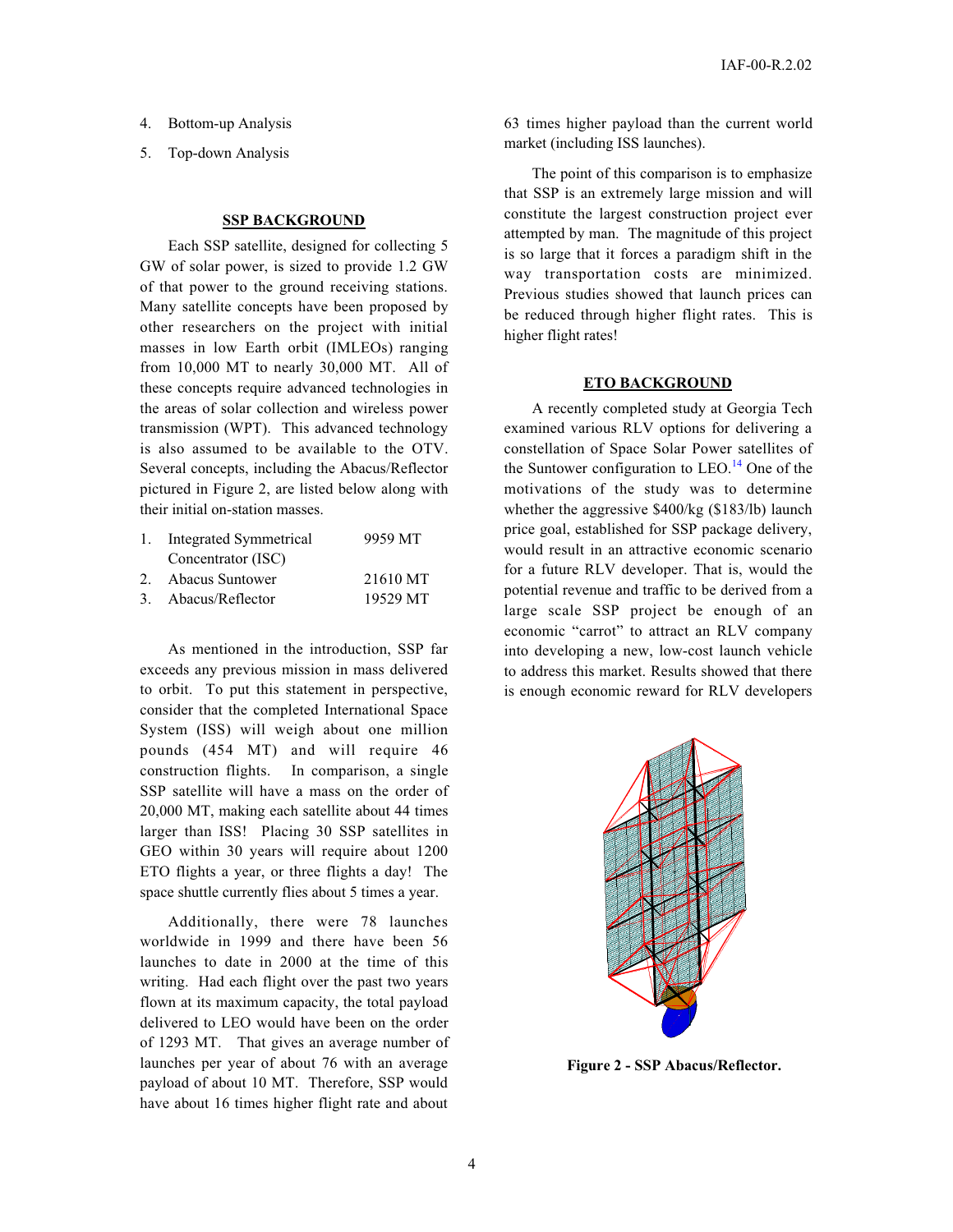with internal rates of return for the 30 year economic scenario exceeding 22%. However, up-front government assistance to the RLV developer in terms of ground facilities, operations technologies, guaranteed low-interest rate loans, and partial offsets of some vehicle development expenses was necessary to achieve these positive results.

## **Candidate SSP Vehicle Descriptions**

As a point of departure, Georgia Tech started with the three top finishing launch vehicle designs and one additional "wildcard" from NASA's recent Highly Reusable Space Transportation (HRST) study.<sup>7</sup> The HRST study had a goal of achieving direct recurring costs under \$400/kg (\$200/lb) for payloads in the range of 10 MT to 20 MT and flight rates less than 200 flights/year. To achieve this goal, vehicle concepts had to be highly operable and reliable, require very little maintenance between flights, have sufficient system and subsystem robustness (typically substantial design margins), and contain long life airframe and engine components. HRST-class vehicles typically require no more than \$3M - \$4M in labor, propellant, and replacement hardware per flight. Airframe service life is on the order of 1000 flights and engine service life is on the order of 500 flights. By comparison, the current Space Shuttle system requires more than \$350M in recurring costs per flight, and its service life is around 100 flights for the Orbiter airframe and only a few flights between major overhauls for the main engines.

The four HRST-class vehicles investigated in this SSP study are listed here and described below:

- 1. *Argus* with Maglifter launch assist
- 2. *Hyperion*
- 3. ACRE-92
- 4. SSTO-R with sled launch assist

The initial payload studied for each of these vehicles was 20 MT. A sensitivity study was performed to assess the economic effects of varying the payload capacity for the high flight rate SSP mission. This study showed that a

larger 40 MT payload was more attractive for *Argus* and SSTO-R/LA.

## *Argus*

*Argus*, shown in Figure 3, is a rocket-based combined-cycle (RBCC), single-stage-to-orbit (SSTO) launch vehicle which utilizes a magnetically-levitated (Maglev) sled and track system to accelerate to Mach 0.8 for a horizontal liftoff.<sup>12</sup> *Argus* uses two LOX/LH2 supercharged ejector ramjet (SERJ) engines for primary motive power and transitions from airbreathing to rocket mode at Mach 6. Like the rest of the vehicles considered, *Argus* is unpiloted and operates autonomously from liftoff to landing. *Argus* employs a lightweight composite airframe in a high fineness ratio, axisymmetric wing-body configuration.

Advanced subsystem and material technologies are used throughout. For example, the wings and other highly loaded structures are made of advanced metal matrix composites such as Titanium-aluminide. Propellant tanks are graphite/epoxy. Subsystems include high power density fuel cells, EMAs, lightweight avionics and power distribution, and built-in test monitoring sensors. Thermal protection is all passive with a combination of Toughened Unified Fibrous Insulation (TUFI) ceramic tiles, Tailorable Advanced Blanket Insulation (TABI) blankets, and ultra-high temperature ceramic (UHTC) nosecap and leading edges.



**Figure 3 –** *Argus***.**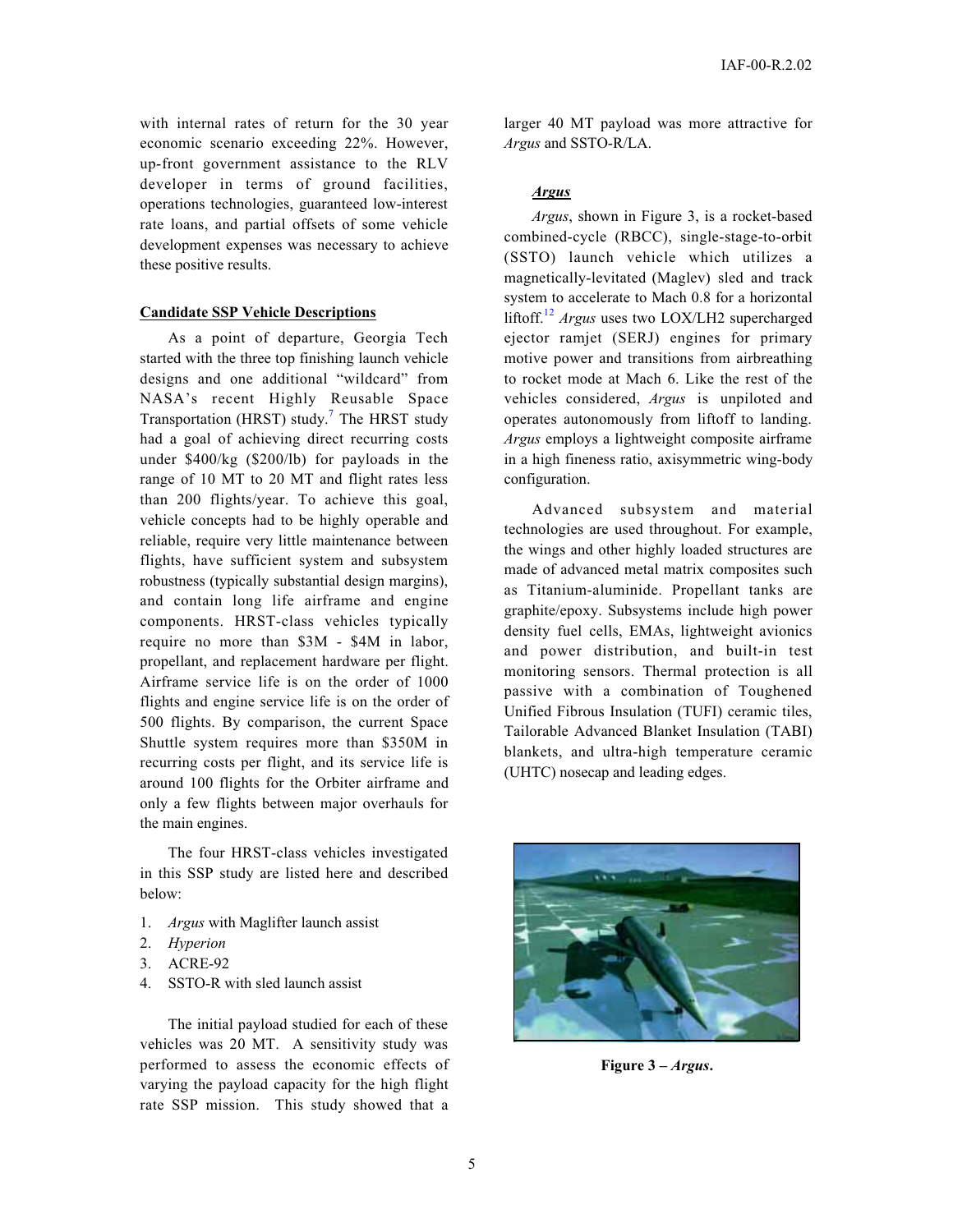## *Hyperion*

*Hyperion* is a horizontal takeoff, horizontal landing RBCC SSTO launch vehicle.<sup>13</sup> Shown in Figure 4, it is powered by five LOX/LH2 ejector scramjet engines, but is also equipped with a separate pair of ducted fans for limited subsonic landing operations. *Hyperion* operates in airbreathing scramjet mode up to Mach 10 and requires significant airframe-engine integration. The *Hyperion* forebody is conical on the bottom and elliptical on the top. The aftbody provides an expansion surface for the engine exhaust. Airframe and subsystem technologies are similar to those in *Argus*. Both *Argus* and *Hyperion* were entered into the original HRST vehicle evaluation process by Georgia Tech's Space Systems Design Lab.<sup>7</sup>

## *ACRE-92*

ACRE-92, Figure 5, is a vertical takeoff, horizontal landing LOX/LH2 all-rocket launch vehicle. It is powered by five new long life, high thrust-to-weight rocket engines  $(T/W = 92$  at sea level). Landing is unpowered. It employs a wingbody configuration similar to that found on the all-rocket SSTO from NASA's Access to Space study. Subsystem and materials technologies are consistent with *Argus*. ACRE-92 was originally entered into the HRST study by Dan Levack of Boeing Rocketdyne.<sup>7</sup>

#### *SSTO-R/LA*

The Single Stage to Orbit Rocket with Launch Assist (SSTO-R/LA), shown landing in Figure 6, is a horizontal takeoff, horizontal landing SSTO rocket vehicle. Like *Argus*, it employs a launch assist system to achieve an initial velocity and eliminate the need for heavy takeoff gear. In this case the launch assist system is a rocket-powered sled and track system and the launch speed is only Mach 0.25. Main propulsion for the SSTO-R/LA vehicle is provided by three lightweight LOX/LH2 rocket engines. The vehicle configuration is a medium fineness ratio wing-body. Subsystem and materials technologies are consistent with *Argus*. The SSTO-R/LA was entered into the HRST



**Figure 4 –** *Hyperion***.**

study by Gordon Woodcock, formerly of Boeing Huntsville.<sup>7</sup>

## **Study Results and Issues**

IRRs for were over 22% for both *Argus* and SSTO-R/LA for the basic GEO SSP model. *Argus* had a slight advantage in cost per kg payload due to lower operations costs, but IRRs of the two vehicles are very close due to the lower up-front costs of SSTO-R/LA. Over the 30 year SSP deployment mission model, best case revenues for the optimized CSTS overlay are close to \$240B for RLV, Inc. while total life cycle costs incurred are near \$80B (in 1998 dollars).

In our experience, achieving the goal of 20% IRR requires cost per kg payload to be less than 1/2 of the expected price per kilogram. That is, overall life cycle cost per kg of payload



**Figure 5 - ACRE-92.**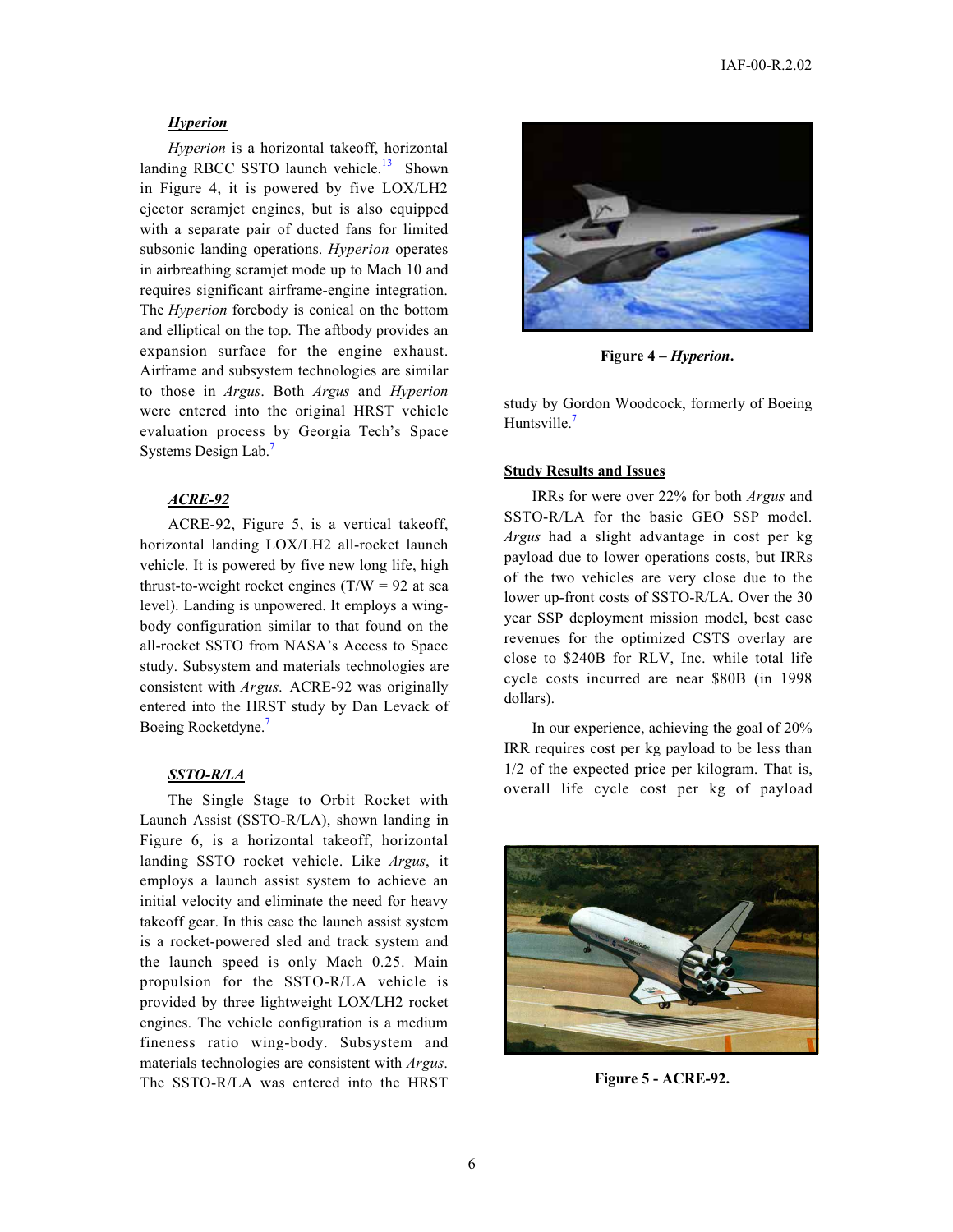

**Figure 6 - SSTO-R/LA.**

delivered should be less than \$200/kg for this model with direct recurring costs less than 1/2 of all costs. Typical values used for price-to-cost ratio are 2 to 4. For *Argus*, the best case costs were \$147/kg. For SSTO-R/LA, the best case costs were \$160/kg. Achieving this low cost goal was the result of a combination of several factors.

- 1. Having sufficient total flights in the model to amortize vehicle DDT&E and fleet costs
- 2. Achieving very low operations cost with new ways of doing ops and high annual flights
- 3. Augmenting SSP revenues with emerging LEO-bound commercial market traffic to increase profits
- 4. Reducing financing costs for initial capital (low interest loans and smaller, cheaper vehicles)
- 5. Government assistance to reduce up-front costs (facilities/launch assist and DDT&E offsets)

The results from this SSP ETO study supported the conclusion that, the GEO-based SSP scenario produced an attractive economic scenario for a potential RLV developer, even if the revenues are limited to only \$400/kg. With proper support from the government, the sustained, high traffic mission model from the SSP creates a steady revenue source that enables RLV, Inc. to recoup startup costs and still provide an adequate return on investment.

#### **IN-SPACE TASK METHODOLOGY**

#### **Brainstorming**

In contrast to the ETO study, there was not a pre-established fleet of low cost concepts to evaluate. Therefore, the first step in the analysis was to consider as wide a range of candidate technologies as possible. A brainstorming session, enlisting the help of the entire SSDL membership, was organized to determine potential candidates. The simple ground-rules followed were first that all suggestions were accepted and second, that no idea was rejected or criticized by the group. Each participant was asked to bring a written list of several methods of transportation ranging from the near-term to the far-out. In a round-robin fashion, each participant was asked, in turn, to present one technology or pass. This continued until all ideas were exhausted.

The brainstorming ideas were recorded, consolidated, and grouped by technology. The major technology groups included nuclear, solar, chemical, tethers, and others. Once the brainstorming session was over, the concepts and technologies were discussed and 14 of the most promising ideas were selected for further examination.

#### **ROM Analysis**

The second step in the methodology was to perform a fast, rough order of magnitude (ROM) analysis on a large number of concepts. The results from this analysis, estimates of the launch prices, were used for further decision-making. The following 14 candidates, evaluated as the most attractive options to emerge from the brainstorming session, were analyzed in this fashion:

- 1. Chemical OTV (partially re-usable solid)
- 2. Chemical OTV (re-usable cryogen)
- 3. Cycler
- 4. Laser propulsion
- 5. Mass driver in LEO
- 6. NEP OTV nuclear electric propulsion
- 7. NTR OTV nuclear thermal rocket
- 8. Revolutionary propellants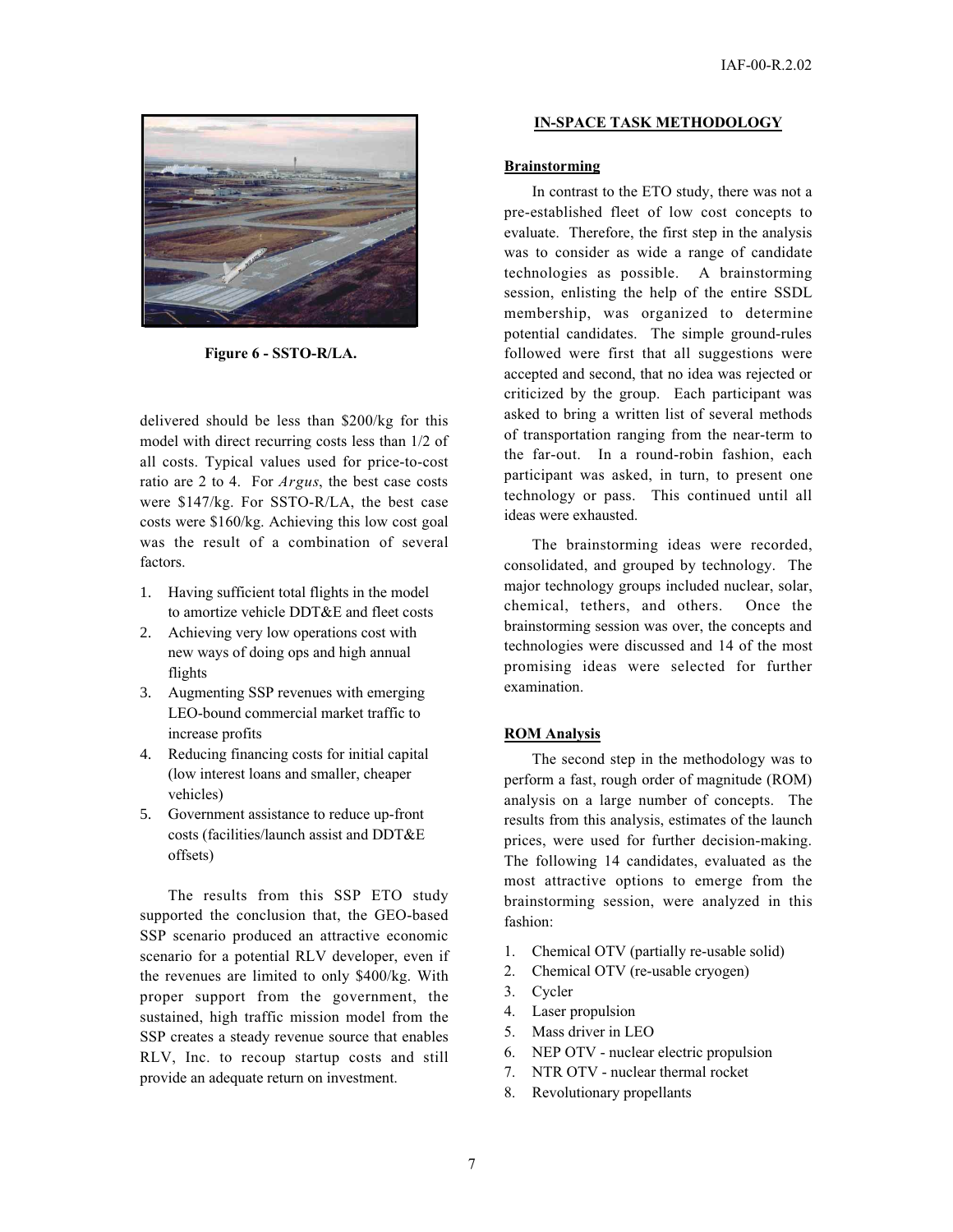- 9. Self ferry of SSP components
- 10. SEP OTV (one-way)
- 11. SEP OTV (two-way)
- 12. STR OTV solar thermal rocket
- 13. Tether (single  $\Delta V$ )
- 14. Tether (dual  $\Delta V$ )

Sub-teams of two or three were formed from the group and given several of the above options to evaluate. These sub-teams were tasked with researching, determining the gross characteristics, and supplying inputs for the ROM analysis for each of their chartered options. This ROM analysis, performed on a spreadsheet by the team-lead, used the following top-level inputs provided by the sub-teams to generate estimated launch prices for all the options:

- 1. Transit Time (Days)
- 2. Refuel & Service Time (Days Per Flight)
- 3. Number Of Payload Chunks Per OTV flight
- 4. Tug Life (Flights)
- 5. Outbound Delta-V (M/S)
- 6. Inbound Delta-V (M/S)
- 7. Lambda (Structural Mass Fraction)
- 8. Isp (Sec)
- 9. Depot Mass (Kg)
- 10. Non-Propellant Mass/Inert Mass (0-1)
- 11. Average Tug Flight Ops (\$/Flight)
- 12. OTV Complexity Factor (0-1)
- 13. OTV DDT&E (\$)
- 14. Depot DDT&E (\$)

The results of the ROM analysis began to establish the desirable characteristics necessary for low launch costs and served as a downselection for the next step in the methodology. The top eight candidates were chosen to continue to the next selection. This was the first attempt at providing an objective comparison of the candidates and the feasibility of reaching the \$400/kg cost goal.

#### **AHP Selection**

The next step was to convene the group for a down-selection to the top four candidates. The final four concepts would go on for a more detailed bottom-up analysis. The Analytic Hierarchy Process (AHP) was used to facilitate this decision. AHP is a systematic, analyticallybased, multilevel process. Developed by Dr. Thomas Saaty at the Wharton School of the University of Pennsylvania, AHP is often used in annually prioritizing technology investments in support of NASA's space transportation programs. $\frac{16}{10}$  In the AHP, a multi-criteria decision is structured in the form of a hierarchy of evaluation criteria. Then the alternatives are prioritized through a series of pair-wise comparisons. Each evaluator is asked for his or her judgment as to the relative strength of the alternatives against the evaluation criteria. Scores are assigned according to the Saaty scale, shown in Table 1, and recorded in a matrix:

The eight concepts (alternatives) compared

| Numerical<br>Scale | Explanation                                                                                              |
|--------------------|----------------------------------------------------------------------------------------------------------|
| 1                  | The two alternatives are of equal strength                                                               |
| 3                  | Experience and judgment indicate that alternative A is moderately<br>stronger than alternative B         |
| 5                  | Experience and judgment indicate that alternative A is significantly<br>stronger than alternative B      |
| 7                  | Experience and judgment indicate that alternative A is very<br>significantly stronger than alternative B |
| 9                  | Alternative A is considered totally dominate over alternative B                                          |

#### **Table 1 - Saaty Scale.**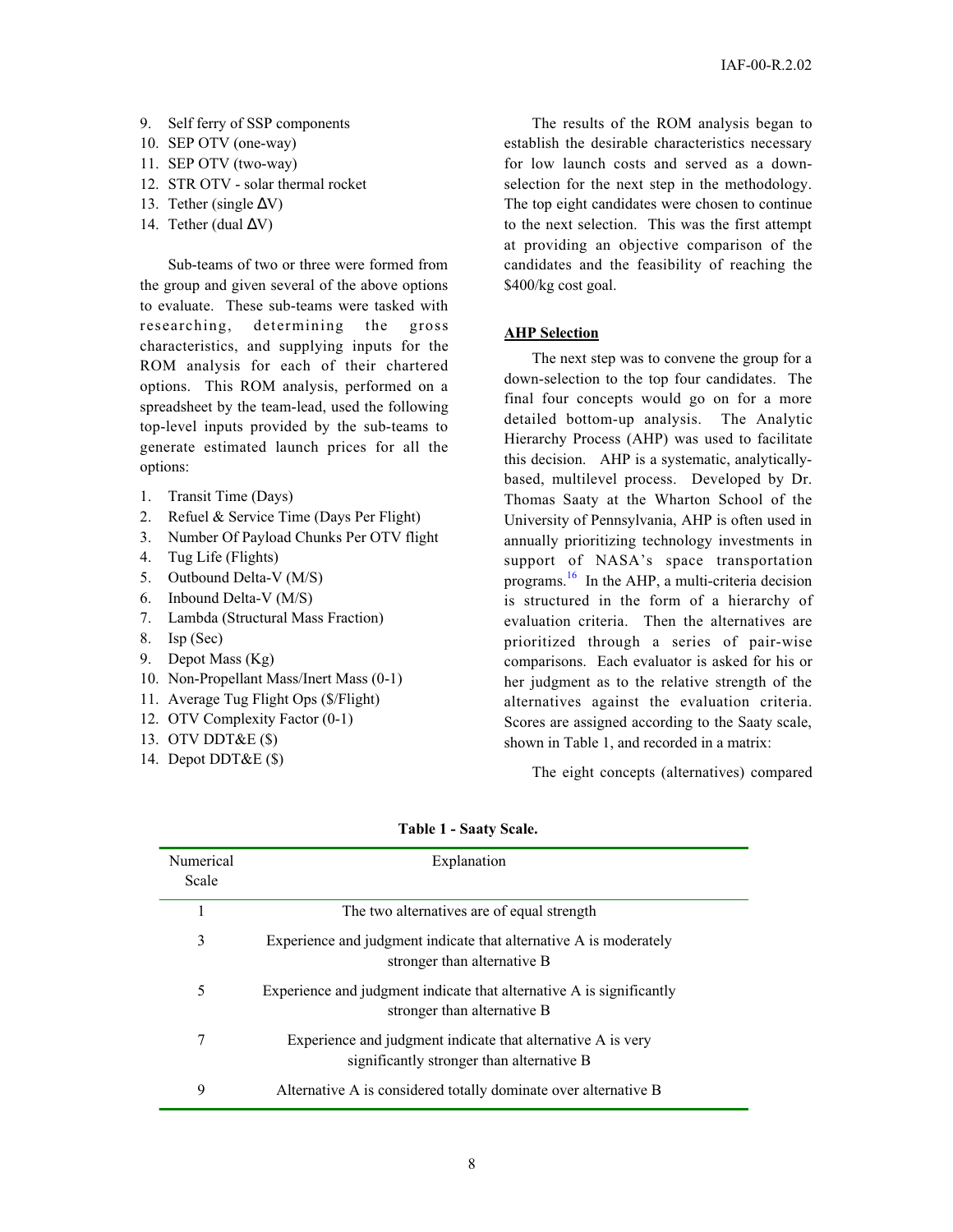using the AHP were:

- 1. Laser Propulsion
- 2. Nuclear Electric Propulsion
- 3. Nuclear Thermal Propulsion (NTR)
- 4. Solar Electric Propulsion (SEP), expendable
- 5. Solar Electric Propulsion, re-usable
- 6. Solar Thermal Propulsion (STR)
- 7. Tether #2 (momentum)
- 8. Tether #3 (electro-dynamic)

Five groups were established to independently rank the candidates in one of five criteria: low cost, low technical risk, low political risk, low exposure (or low up-front debt), and synergy with HEDS programs. Low cost was determined to be the most important criteria and was given a weighting of 60%. The remaining criteria were each weighted 10%. The prioritization matrices were then synthesized, normalizing each column and summing across each row. The resulting vectors were then assembled in a synthesis matrix and the process was repeated. The synthesis matrix is shown in Figure 7 along with the resulting prioritization vector, which provided an overall ranking of the concepts.

The highest scoring alternative in each criteria is circled along with the overall highest scorer. Four sub-teams were again appointed, each being tasked with providing a bottom-up analysis of one of the final concepts. The two tether options were determined to be similar enough to constitute the same concept and were combined. The decision whether or not to include an apogee kick stage was left to the design team as a trade study. Therefore, the four final concepts, representing a diverse set of technologies, chosen for study were:

- 1. Solar Thermal Propulsion (STR)
- 2. Solar Electric Propulsion (SEP), 1-way
- 3. Momentum Transfer Tether
- 4. Nuclear Thermal Propulsion (NTR)

#### **Bottom-up Analysis**

A bottom-up analysis, performed by each of the sub-teams, consisted of the following disciplinary analysis, described in detail below:

- 1. Weights and Sizing
- 2. Trajectory Analysis
- 3. ETO Cost Analysis
- 4. In-space Cost Analysis

## **Weights and Sizing**

The weights and sizing analysis was performed using photographic scaling of the OTV and a set of Mass Estimating Relationships (MERs) that had a NASA Langley heritage, augmented with relationships from the Space Segment Model (SSM), developed by SAIC. This analysis was performed on an Excel spreadsheet. Using the results of the trajectory analysis, the OTV was scaled up or down until the available mass ratio and the required mass ratio matched. The baseline MERs were adjusted downward by linear scaling factors to reflect the selection of advanced material technologies, construction techniques, and

|              | Low<br>Cost | Low<br><b>Technical Risk</b> | Low<br><b>Political Risk</b> | Low<br><b>Exposure</b> | High<br><b>HEDS Synergy</b> |              |                |
|--------------|-------------|------------------------------|------------------------------|------------------------|-----------------------------|--------------|----------------|
|              | 60%         | 10%                          | 10%                          | 10%                    | 10%                         | <b>Score</b> | Ranking        |
| <b>NTR</b>   | 0.11212     | 0.11730                      | 0.01878                      | 0.22900                | 0.03989                     | 0.10777      | 5              |
| <b>NEP</b>   | 0.08755     | 0.13929                      | 0.01809                      | 0.15550                | 0.03989                     | 0.08780      | 6              |
| Laser        | 0.02656     | 0.02260                      | 0.05630                      | 0.05286                | 0.17918                     | 0.04703      | 8              |
| $SEP(1-wav)$ | 0.15731     | 0.24283                      | 0.22091                      | 0.19610                | 0.08889                     | 0.16926      | 2              |
| Tether #2    | 0.12680     | 0.06860                      | 0.11043                      | 0.03329                | 0.22501                     | 0.11981      | $\overline{4}$ |
| Tether #3    | 0.17749     | 0.09015                      | 0.11818                      | 0.03329                | 0.22501                     | 0.15316      | 3              |
| <b>STR</b>   | 0.26706     | 0.21656                      | 0.22866                      | 0.19610                | 0.12156                     | 0.23653      |                |
| $SEP(2-Way)$ | 0.04511     | 0.10267                      | 0.22866                      | 0.10386                | 0.08056                     | 0.07864      | 7              |

**Figure 7 - AHP Synthesis Matrix.**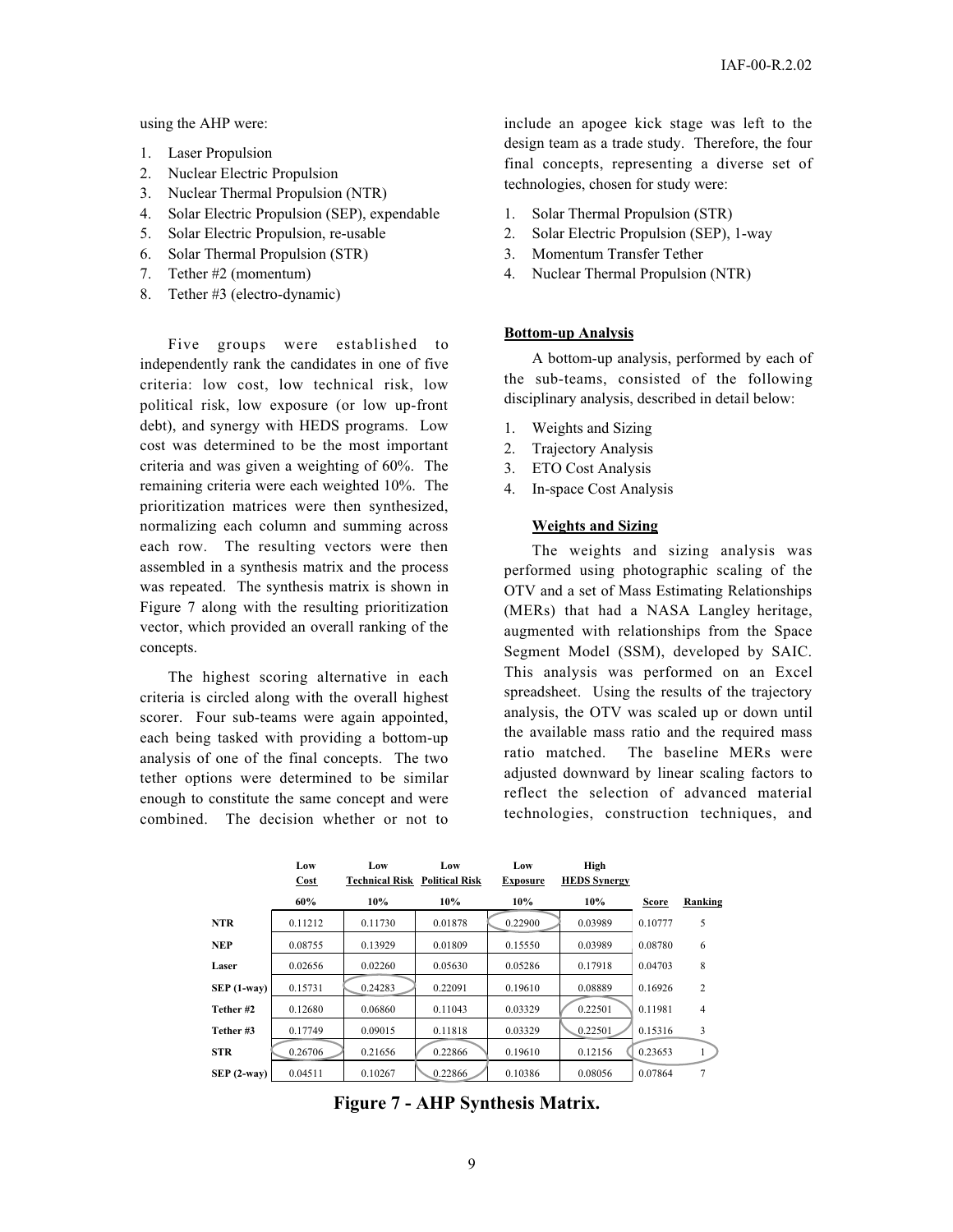lightweight subsystems consistent with the program initial operating capability (IOC) of 2020. The output of the weights and sizing analysis was a 28-point weight (mass) breakdown structure.

#### **Trajectory Analysis**

Several types of trajectories were analyzed from high to low thrust. All transfers were assumed to start in a 300 km circular, equatorial LEO and finish in a circular GEO, thus not requiring any plane changes. The high thrust trajectory was the simplest to calculate, requiring only two Hohmann transfers and a total ∆V of 7634 m/s. The multiple burn transfer required for the STR concept requires an adjustment for gravity losses. A first-order approximation was used, increasing the Hohmann  $\Delta V$  by 5% to 8015 m/s.

SEPSPOT, a time optimal or nearly time optimal trajectory program developed at NASA Lewis Research Center, was used for analyzing the low-thrust transfers. The simulation assumed no degradation effects due to distance from the sun, the Van Allen radiation belt, or shadowing.

A useful parameter for comparing low thrust SEP trajectories is the initial mass to power ratio  $(m_0/p_0)$ . The amount of propellant required mainly depends on the specific impulse. Figure 8 plots the resulting optimal mass ratios (initial mass to final mass ratios) for various values of specific impulse. The time of flights required to transfer from LEO to GEO, on the other hand, depends on both  $m_0/p_0$  and specific impulse. Figure 9 illustrates this relationship. For a  $m_0/p_0$ of 200 kg/kW, the one-way required ideal ∆V was 4.6 km/s. This provides a first-order approximation of a 20% increase in low thrust ∆V over the Hohmann transfer.

#### **ETO Cost Analysis**

As a way of introducing the in-space cost analysis, a brief review of the ETO cost analysis methodology from the previous study<sup>14</sup>, is presented here.

ETO Cost analysis was done using the Georgia Tech in-house code, CABAM.<sup>6</sup> CABAM (Cost and Business Analysis Module) was developed in response to the need to have a tool that provides a financial assessment of conceptual launch vehicle designs. This tool incorporates not only the cost attributes associated with a project, but also identifies the potential revenue streams and projects a number of evaluation metrics including net present value (NPV), internal rate of return (IRR), and return on investment (ROI). IRR is defined as the discount rate for a certain project that results in a \$0 NPV. Neglecting risk, higher IRRs are better.

CABAM uses data from the NASA Commercial Space Transportation Study (CSTS) and user entered competition models to





3000 3200 3400 3600 3800 4000 Specific Impulse (sec)

1.11

1.12

1.13

1.14

Mass Ratio

Mass Ratio

1.15

1.16

1.17

**Figure 9 - LEO to GEO Trip Duration.**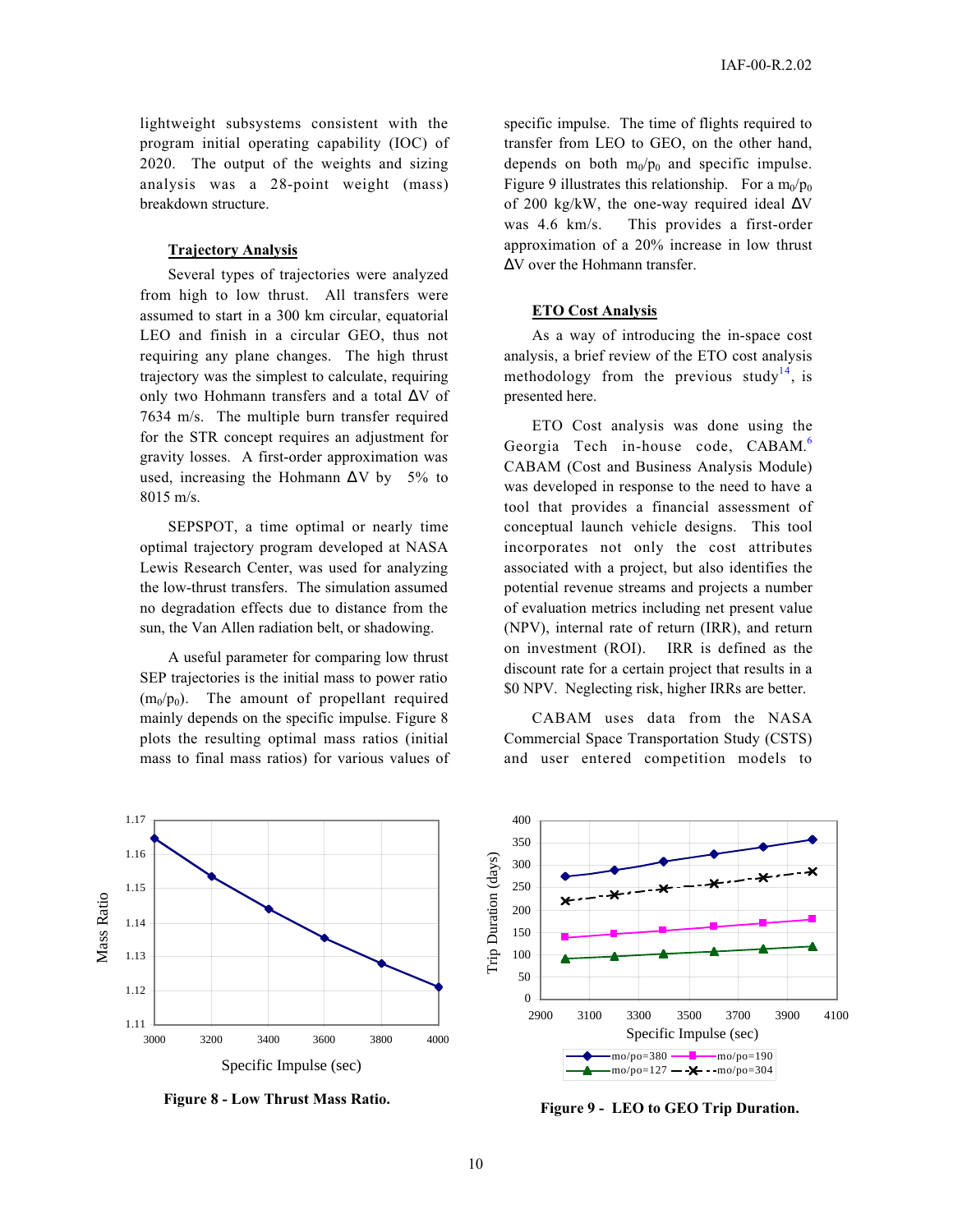approximate the price elastic behavior of potential markets. The percent of market capture, therefore, depends on the price. The 'medium' market growth model from the CSTS study was used for the baseline, but the nuclear waste disposal market was not included.

CABAM is NASA- Air Force Cost Model (NAFCOM) based and uses Cost Estimating Relationships (CERs), which depend on subsystem masses. CABAM determines LCC and IRR based on estimating the project cash flow through calculations of both the cost and revenue streams.

After the designs were converged, CABAM was used to estimate vehicle DDT&E and theoretical first unit (TFU) costs for each vehicle. For a given fleet size, overall fleet procurement costs were estimated using a 75% learning curve for units produced beyond the first. Key assumptions made for this study included: government offset of 20% of the airframe development and 100% of the engine development costs (but none of the production), a constant source of revenue from SSP for payload delivered, government-backed loan interest rates of 7.5%, and a 3:1 debt-to-equity ratio model for raising necessary capital.

## **In-space Cost Analysis**

Literature reviews, cost-by-analogy, and cost estimating relationships (CERs) were all used to cost tether, NTR, STR, and SEP in-space transportation concepts. Information for the costing process was also gathered from both the Space Segment Model (SSM), developed by SAIC to examine SSP architectures, and NAFCOM. Spreadsheet models were developed to determine the total program cost of various concepts based upon input mission and mass statements.

Assumptions were made in the costing process for many of the concepts. Chemical transportation systems used NAFCOM CERs for each of the following line items: LH2 Tank LOX Tank, Other Structures, Propulsion, and Subsystems. NTR costing consisted of specified chemical transportation CERs along with previous cost estimates of NTR programs in the 1960s in the United States. The STR cost process used elements from both the SEP and chemical system costing process while the tether costing relied on literature reviews for estimates of production tethers.

Propellant costs (FY\$2000) were assumed as follows: \$2.3/kg for LH2, \$0.6/kg for LOX, and \$288/kg for xenon or krypton propellant. The propellant costs shown here are justified on the grounds of better future extraction of these propellants in 2020 due to technological development. In addition, economics of scale are inherent for the large industrial production for SSP compared with modern demand.

Economics for the in-space concepts was estimated using a new Georgia Tech in-house code, named INSINC (IN-Space, INCorporated). INSINC builds a vehicle development program around projected SSP infrastructure demand. The financial qualities of that program were determined from user defined programmatic variables. INSINC is robust enough to handle different vehicle concepts, development schemes, financing plans, and pricing structures. The model can also scale up the required number of in-space vehicles depending upon the payload to be delivered to any final SSP destination orbit. The commercial provider of in-space transportation services modeled in INSINC was assumed to be using the same ETO launch service provider as the SSP power company. In order to account for the cost of launching the inspace transportation system INSINC requires the payload capability and ETO launch price from CABAM.

The economic and financial portions of the INSINC model obtain inputs from the market, schedule and economic, and vehicle definition sections of the model. Financial metrics like internal rate of return (IRR) and net present value (NPV) are determined through calculation of specific program costs coupled with userdefined pricing. Thus there is no elastic market for demand specified in the model. The SSP infrastructure company is assumed to pay the in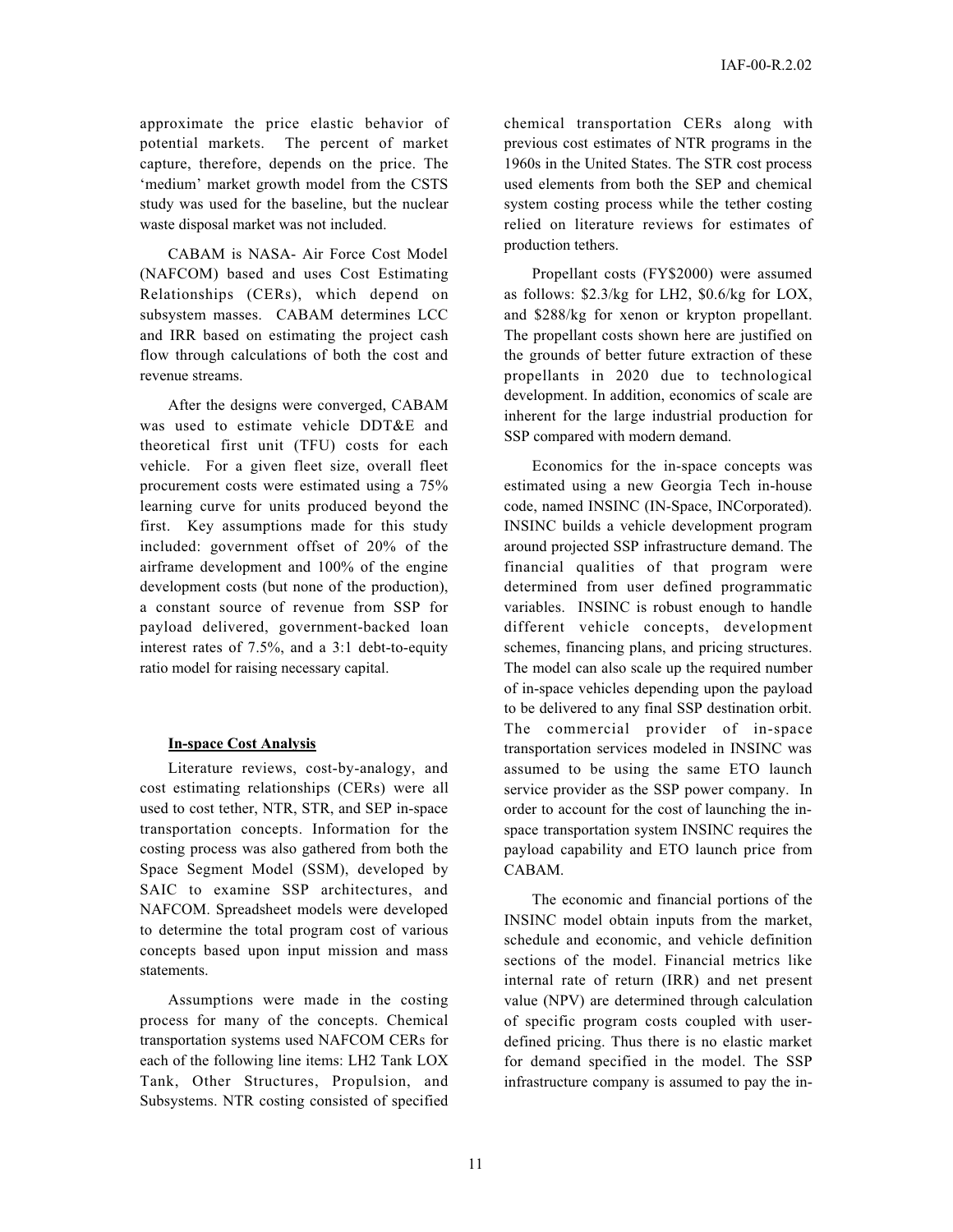space transportation company a set price  $(\frac{f}{g})$ for its services.

The economic variables that need to be defined for each analysis include:

- dollar year
- $\bullet$  inflation rate (3%)
- tax rate  $(30\%)$
- discount rate (around  $25\%$ )
- average annual interest rate (used for calculation of the interest that needs to be paid on deferred liability or debt, around 10%)

The financing variables include those that determine both the frequency and amount of equity (i.e. stock) offered as well as the per-year fixed and per-flight variable SG&A (Selling, General, and Administrative) expense. The scheduling variables include user determination of IOC, program termination, and years for vehicle development. Before any flights can occur, INSINC (based upon user input) segments development into appropriate years before IOC.

For each vehicle the following fleet definition variables are needed:

- system dry mass w/o payload
- total propellant mass
- payload capability of module
- payload inefficiency factor
- overall reliability
- trip time to delivery orbit (days)
- in space turn-around-time (days)
- average annual salary per man  $(\frac{f}{y})$
- manpower per launch
- labor cost per year (\$M/yr)
- OTV flights per year
- expended hardware/launch
- hardware refurbishments ( $\frac{s}{kg}$  reusable)
- propellant costs  $(\frac{6}{kg})$
- DDT&E cost
- TFU cost
- learning effects
- government contribution percentages

Insurance in the model refers only to vehicle liability insurance per flight based upon the expected probability of failure multiplied by the TFU cost of the vehicle's airframe and engine.

A separate mission and costs section determines the spread of flights dependent upon the payload to be delivered per year. The payload capability and reusability data of the in-space transportation vehicle determines the actual trips per year, number of vehicles for such trips, the number of refurbished vehicles, the total dry mass required, the total propellant mass required, the total expended hardware mass, and the new propellant mass required. These are aggregated to determine the total number of ETO flights per year. This data is then used to determine nonrecurring costs (vehicle and facilities development and government contribution), recurring costs (site fee, insurance, labor cost, propellant cost, hardware plus propellant refurbishment), ETO launch costs, and revenues (for an input price).

Equity calculations are then determined along with associated depreciation schedules. Depreciation is defined using U.S. government standards based upon a 5-year depreciation of fixed assets. A separate debt calculation is made with the assumption that negative cash flows in any given year (after accounting for revenue and equity infusion) are paid off using either long or short-term bonds (20, 15, 10, 5, or 1 year varieties). For this financial analysis, the free cash flow was defined as: earnings before interest and taxes minus capital expenditures (airframe and engine acquisition) plus depreciation

All the above information is aggregated to obtain the discounted cash flows and associated summary metrics like NPV (for NPV, based upon user defined discount rates).

## **Top-Down Economic Analysis**

A quick, top-down economic analysis was also used to evaluate concepts. In this approach, the life cycle cost (LCC) of each concept was constructed from its components: DDT&E, production, ETO transportation, and operations costs. Each of these costs was derived from the mass statements of the concepts, as described above. For example, the DDT&E was determined simply as the product of an average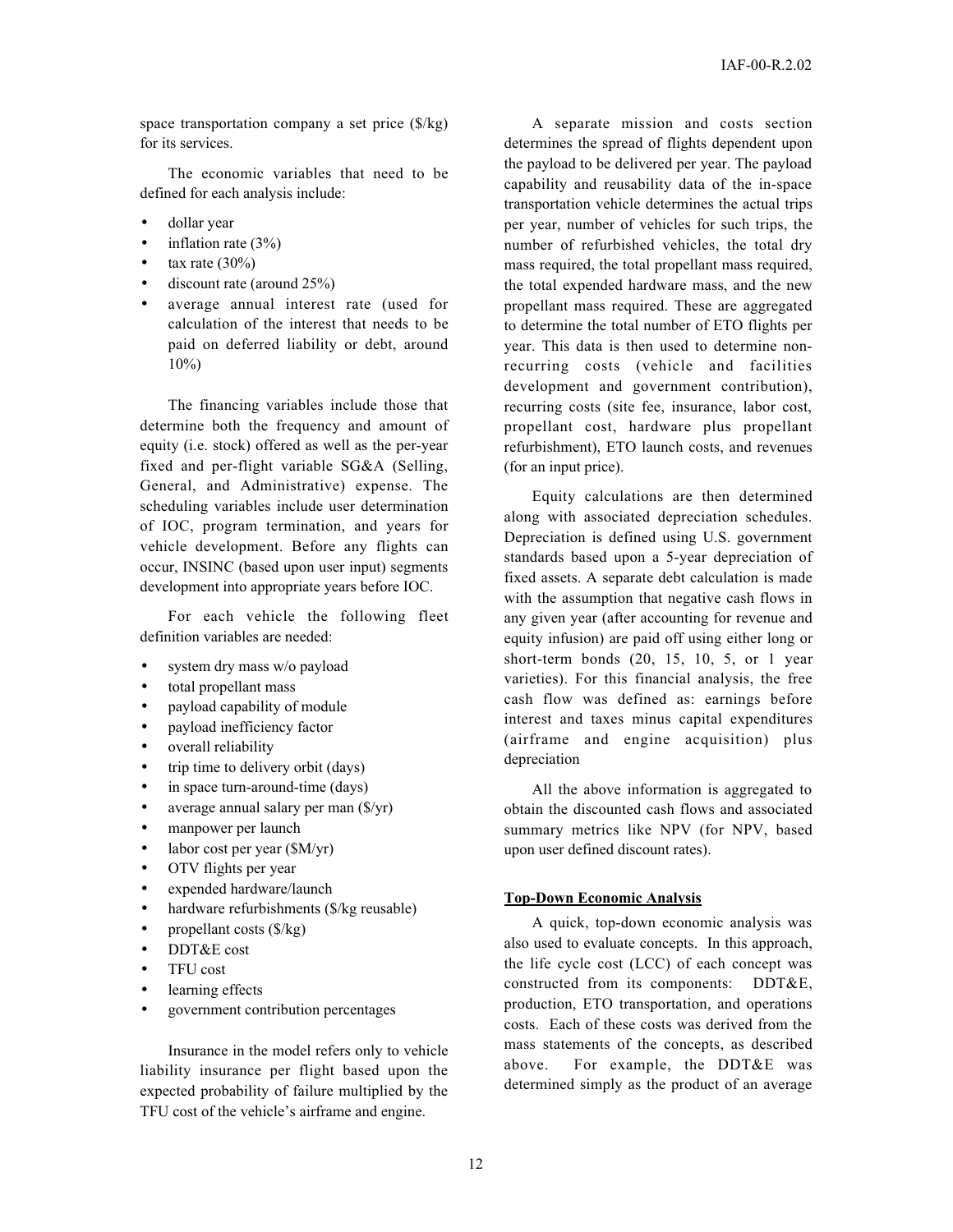| Annual             | 15% IRR      | 25% IRR      |
|--------------------|--------------|--------------|
| <b>Flight Rate</b> | Launch Price | Launch Price |
| 45                 | 1258.00      | 2239.00      |
| 90                 | 735.75       | 1262.00      |
| 180                | 470.75       | 778.75       |
| 360                | 305.25       | 490.25       |
| 450                | 271.25       | 432.25       |
| 540                | 246.50       | 391.00       |
| 630                | 224.00       | 353.25       |
|                    |              |              |

**Table 2 - ETO Launch Price Data.**

| Table 3 - Curve-fit Parameters. |  |  |
|---------------------------------|--|--|
|---------------------------------|--|--|

| Parameter       | 15% IRR | 25% IRR |
|-----------------|---------|---------|
| $L$ (low value) | 107.41  | 170.99  |
| H (high value)  | 269.88  | 430.21  |
| a (exponent)    | 0.85    | 0.90    |

cost per kilogram and the dry weight of the vehicle.

The ETO transportation cost was the cost born by OTV Corp. to place the OTV in LEO. It was assumed that the same launch price, determined by the total number of flights, would be charged to OTV Corp. and SSP, Inc. The ETO launch price is a function of both the annual flight rate and the IRR for RLV Inc. A price trade for *Argus* in the previous study determined price values at flight rates ranging from 45 to 630 flights per year for both 25% IRR and 15% IRR. This data, shown in Table 2 below, was curve-fit to get expressions for launch price at the two IRRs.

The form of the curve-fit equations used is



shown in Equation (1). The parameter values are listed below in Table 3. Figure 10 shows the data points and the resulting curve fits.

Launch Price = L + (H - L)
$$
\left(\frac{\text{# flights}}{450}\right)^{-a}
$$
 (1)

An important factor in determining the total number of ETO flights is the Flight Rate Factor (FRF). This factor accounts for the additional flights needed to launch the SSP satellite above what would be expected for just the mass of the satellite. This includes the effects from the extra mass of the OTV and its propellant as well as the lost mass (i.e. payload capacity not used) due to volume constraints in packaging.

An example of the FRF is discussed for the *Swarm* solar electric propulsion concept (described later). The *Swarm* concept was chosen to investigate in detail how an Abacus/Reflector SSP satellite might be packaged in an ETO payload bay. NASA-MSFC personnel packaged the payloads using CAD models of SSP components and airborne support equipment (ASE) within a volume constraint of a 7 m diameter by 10 m cylinder and a mass constraint of 24 MT. The OTV was assumed to take up 2 m of the 12 m length of the payload bay and 14 of the total 40 MT ETO payload capability. The ASE was assumed to have a mass of 2 MT. The results for several of the major SSP subsystems is shown in Table 4.

This example shows that this factor is typically in the 2-3 range. A simplified expression for estimating the FRF, not accounting for volume constraints, Equation (2), can be used for concepts with less definition:

$$
FRF = \frac{m_{payload}F + m_{propellant}F + m_{OTV dry}}{m_{payload}F}
$$
 (2)

Here F is the annual flights per OTV. Since this value does not account for volume constraints, it represents a lower bound on the FRF. Dividing by a packaging factor, 85% for

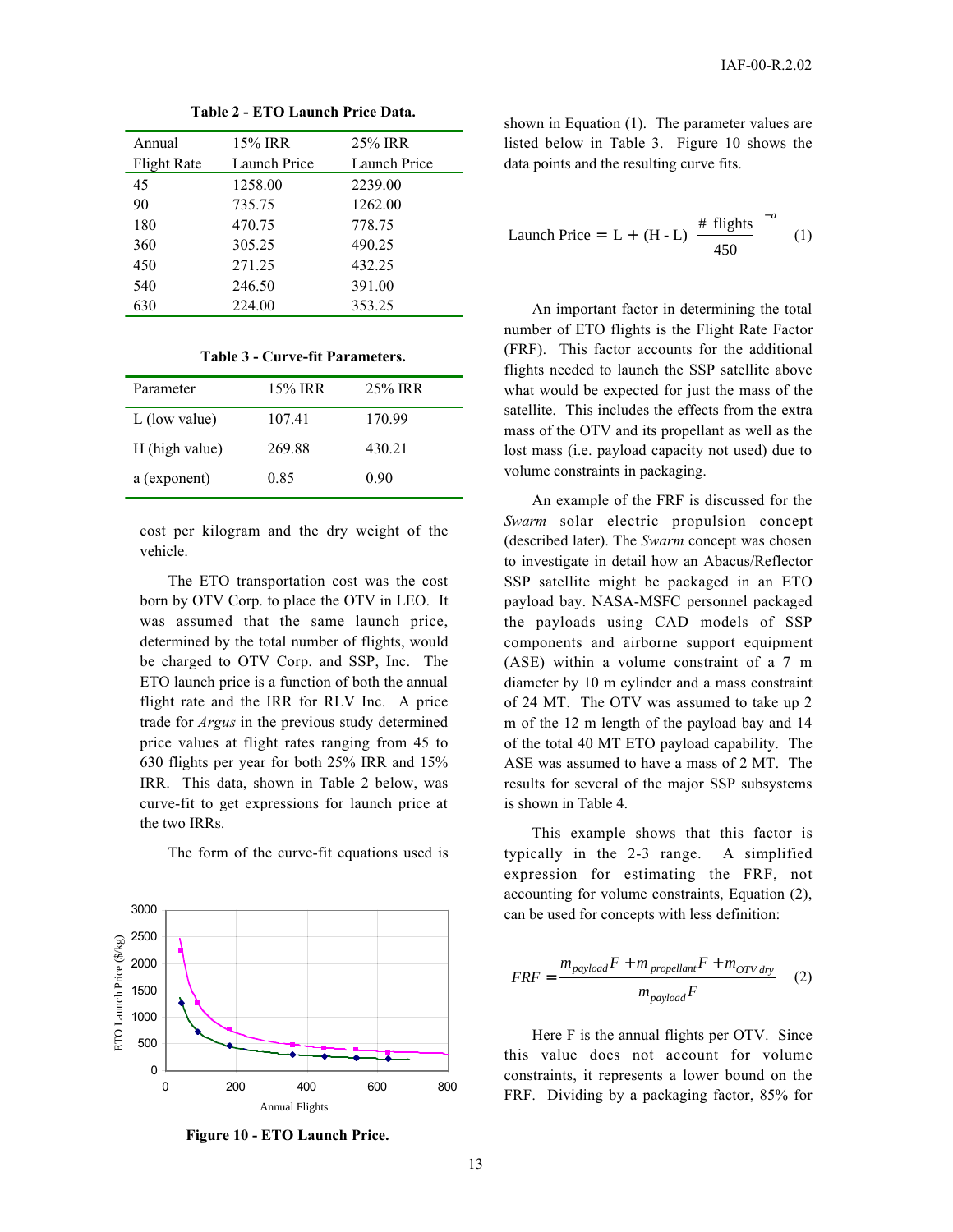| Major SSP Abacus<br>Subsystem | Subsystem<br>Mass (MT) | SSP mass-based<br>Launches (Mass) | Packaging-based<br>Launches | Flight Rate<br>Factor  |
|-------------------------------|------------------------|-----------------------------------|-----------------------------|------------------------|
| Primary structure             | 3563                   | 89                                |                             |                        |
| Solar array and PMAD          | 8034                   | 201                               | 589                         | 2.93                   |
| Secondary structure           | 129                    | 3                                 | $\overline{\phantom{a}}$    | -                      |
| Transmitter modules           | 7030                   | 178                               | 375                         | 2.11                   |
| Backing structure             | 281                    | 7                                 | 60                          | 8.57                   |
| Reflector                     | 961                    | 24                                |                             |                        |
| Other systems                 | 1035                   | 26                                | $\overline{\phantom{0}}$    |                        |
| Total                         | 21133                  | 528                               | $>1024$ ( $\sim$ 1200)      | $>1.94$ ( $\sim$ 2.27) |

**Table 4 - Abacus/Reflector Packaging.**

example, provides a better estimate. Figure 11 shows the combined effect of FRF and the ETO IRR on the ETO launch price.

The production cost was determined by multiplying an average unit cost by the dry weight of the OTV. The average unit cost for the vehicle was determined by applying average unit costs to each of the subsystems. Table 5 below shows the values used in this study. These values were arrived at through discussions with engineers from SAIC. The results for the vehicles studied (ranging from \$1500 to \$3600 per kilogram) were typical for vehicles produced in large quantities (lot sizes larger than 300 units).

The operations cost, completing the LCC, was set at a flat \$1M per flight. The in-space launch price was determined next, dividing the LCC by the total payload, 20000 MT, and then applying the price-to-cost ratio. For this study, the price-to-cost ratio was set at 2. Previous experience shows that values for this could be as high as 4 for a project with 25% IRR and large up-front costs.

Another important metric, derived from the SSP goals, is the total transportation cost (the sum of ETO and in-space costs) expressed in cents per kilowatt-hour. This metric was calculated by multiplying the mass of an SSP satellite by the sum of the two launch prices and dividing by the total power produced by the satellite over its life (assuming continuous operation at 1.2 GW for 40 years).



Flight Rate Factor (1X, 2X, 3X) ETO Launch Cost (15% & 25% IRR)

**Figure 11 - Flight Rate Effects on Price.**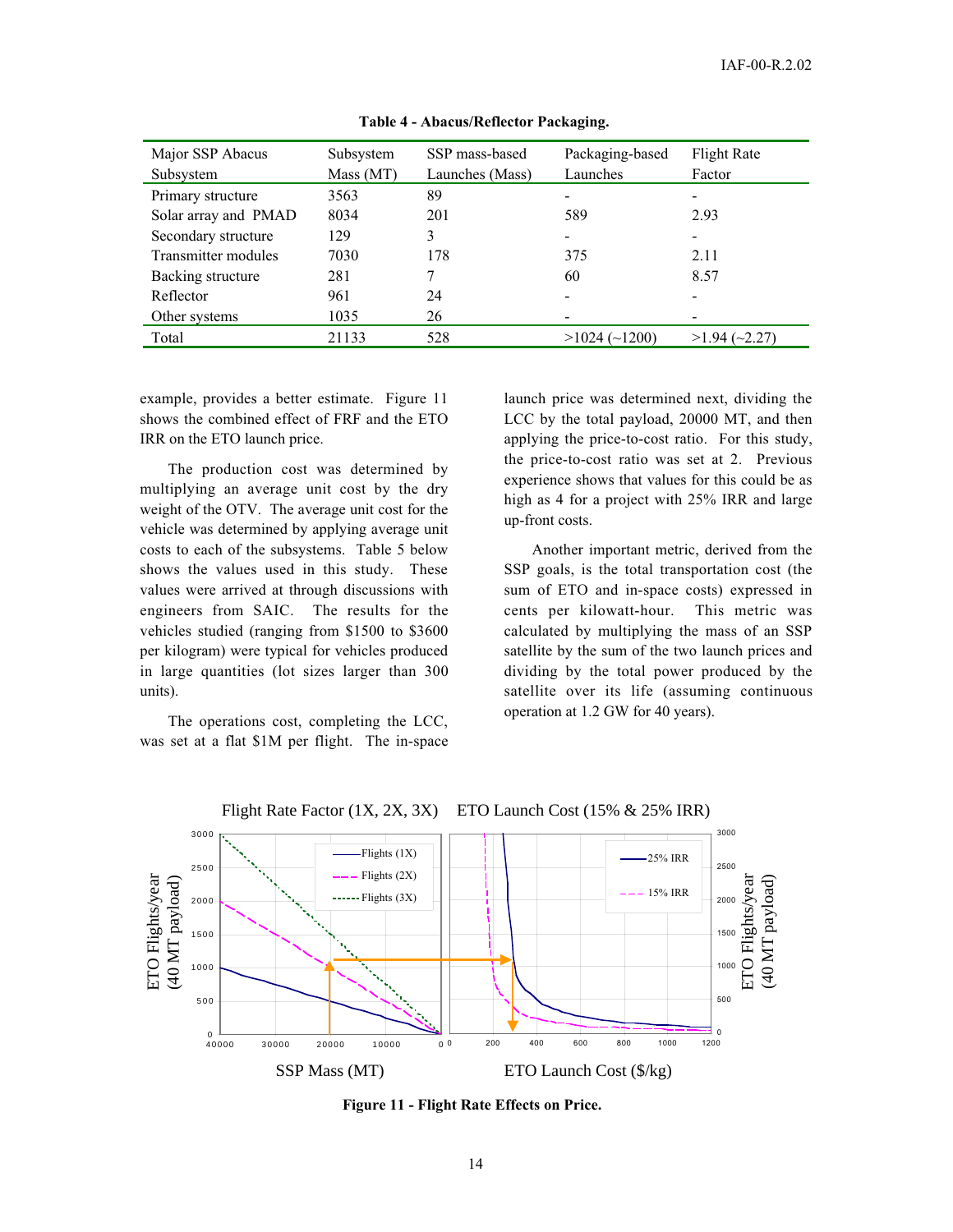## **RESULTS**

## **Phase I In-space Concepts**

## **Nuclear Thermal Rocket**

The nuclear thermal rocket (NTR), Figure 12, is a highly reusable (100 flight) OTV that employs a propulsion system characterized by both high thrust (engine T/W of 5) and high specific impulse (Isp of 954.4 sec). These characteristics, combined with a long life airframe, dramatically reduce required fleet size for the high flight rate mission model. With a turnaround time estimated to be on the order of 2-3 days, each OTV can complete 100 flights within a year, resulting in a required fleet size of only two vehicles.

The NTR uses a reactor core of graphitemoderated uranium to heat the hydrogen propellant to a very high temperature before exhausting the hot gas through a high area ratio (200:1) convergent-divergent nozzle. The propellant is stored in a lightweight cryogenic fuel tank and pumped through the reactor with high operability-margin turbopumps. Lightweight metal matrix composite primary structures reduce the IMLEO. When sized for a 120 MT payload (three ETO "chunks"), gross mass is around 233 MT and dry mass is around 23 MT. Some vehicle characteristics are listed here along with economic metrics in Table 6:

- Dry mass  $= 23.3$  MT
- $H2$  mass = 90.2 MT
- IMLEO= 233.5 MT
- Structural mass fraction  $= 0.205$
- Propellant fraction = 0.386
- Mass ratio =  $1.63$
- Flight rate factor  $= 1.75$
- Average unit production  $cost = $3346/kg$

### **Table 5 - Production Costs.**

| OTV Subsystem              | Average Unit Cost |
|----------------------------|-------------------|
| Main Propulsion            | $$6000$ /kg       |
| Solar Arrays               | \$1000/kW         |
| Cryogenic Propellant Tanks | \$500/kg          |
| Avionics                   | \$3000/kg         |
| Primary Structure          | \$1000/kg         |



**Figure 12 - Nuclear Thermal Rocket.**

Using a nuclear system to put in place a non-nuclear alternative energy source doesn't make much sense from a political point-of-view. However, the NTR has several desirable characteristics that make it an attractive option, namely high thrust and high Isp. This concept, therefore, provided valuable insight into the characteristics and requirements necessary for any concept to meet the aggressive price goals set by this project.

## **Table 6 - NTR Metrics.**

| <b>Transportation Cost</b>               | 15% IRR | 25% IRR |
|------------------------------------------|---------|---------|
| Per Unit Mass (\$/kg)                    | 1078    | 1363    |
| Per Unit Energy $(\frac{\ell}{k}W - hr)$ | 5.12    | 6.48    |

#### **Solar Thermal Rocket**

The solar thermal rocket (STR) is also a highly reusable (100 flight) OTV that employs a propulsion system characterized by higher thrust engines and a longer life airframe relative to solar electric propulsion (SEP). These characteristics help the STR to reduce the fleet size. However, turnaround time was estimated to be on the order of 60 days, allowing only 6 flights per tug per year, and requiring a fleet size on the order of 160 vehicles.

The STR, with a specific impulse of 766 sec, at first glance appears comparable to the NTR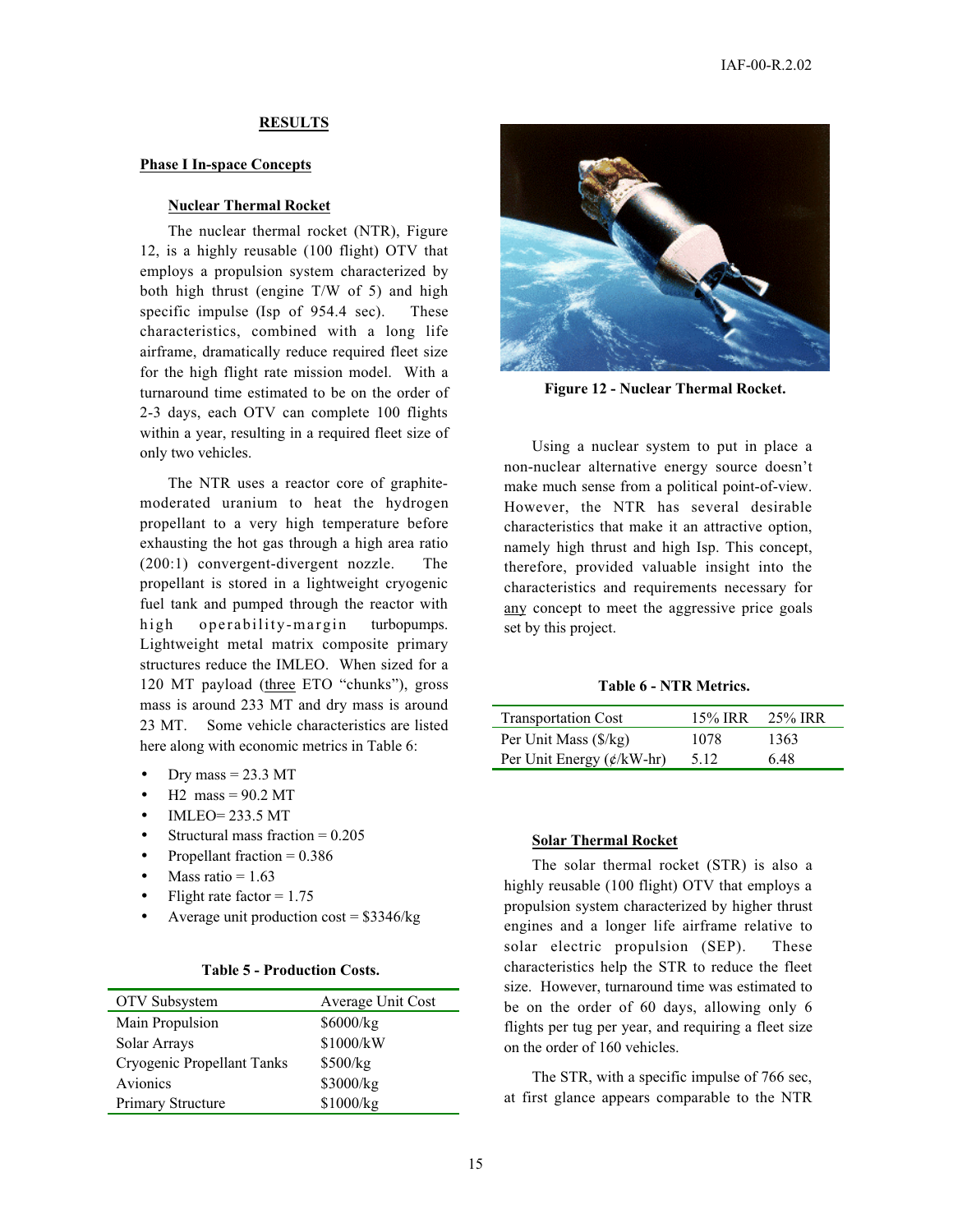since the mechanism for propulsion is the same. Thrust is generated when very hot hydrogen is expanded through a convergent-divergent nozzle. However, the energy source is different and this limits the STR in power. As a result, the STR must store its collected solar energy by heating a graphite/rhenium block over the period of an orbit prior to each engine firing. This results in an orbit transfer, shown in Figure 13, consisting of 130 perigee burns to raise the apogee followed by 30 apogee burns to circularize the orbit. This transfer orbit accounts for the significantly slower transfer time and the larger fleet size. Additionally, a 5% penalty was added to the ideal  $\Delta V$  to account for gravity losses. When sized for a 20 MT payload, gross mass is around 80 MT and dry mass is around 18.5 MT. Some vehicle characteristics are listed here along with economic metrics in Table 7:

- Drv mass  $= 18.5$  MT
- $H2$  mass = 41.5 MT
- $IMLEO = 80.0 MT$
- Structural mass fraction  $= 0.308$
- Propellant fraction  $= 0.519$
- Mass ratio  $= 2.08$
- Flight rate factor  $= 3.08$
- Average unit production  $cost = $1500/kg$

**Table 7 - STR Metrics.**

| <b>Transportation Cost</b>            | 15% IRR | 25% IRR |
|---------------------------------------|---------|---------|
| Per Unit Mass (\$/kg)                 | 2360    | 2836    |
| Per Unit Energy $(\phi/\text{kW-hr})$ | 11.22   | 13.48   |

#### **Momentum Exchange Tether**

The spinning tether provides nearly propellantless deployment through momentum exchange. A single stage system was studied with circularization at GEO accomplished by an expendable upper stage. The tether was chosen because of this promise of a propellantless transfer, but did not live up to its promise since a significant source of energy is needed to re-boost the tether's orbit after every "toss" and to spinup and spin-down the tether to the proper



**Figure 13 - STR Trajectory.**

rotation rates. Additionally, NASA personnel noted that a single tether may not be feasible for transferring large payloads directly from LEO to GEO, since the centrifugal force on the tether at these high rotation rates would exceed the tensile strength of the tether. A two-stage tether system is then required, involving two facilities permanently in orbit, one in LEO and the other in Medium Earth Orbit (MEO). $^{2}$  A two-stage tether increases the complexity of the system due to the rendezvous requirements of multiple "snatches" and "tosses". A more detailed analysis of tether dynamics is required to properly treat this concept.

A single tether system, 60 km in length, was estimated to have a turnaround on the order of 7 days, due to the time required for re-boost, spinup, and spin-down. When sized for a 68 MT payload, gross mass is around 387 MT and dry mass is around 318 MT. Most of the dry weight is ballast mass needed for proper momentum transfer.

## *Swarm* **(Solar Electric Propulsion)**

The solar electric propulsion (SEP) concept studied was a very low cost one-way, expendable OTV pre-packaged with SSP payload on the ground. The concept presented here is a Georgia Tech design named *Swarm* (Figures 14 and 15). Powered by 18 Hall effect thrusters, *Swarm* has a high specific impulse (Isp of 2500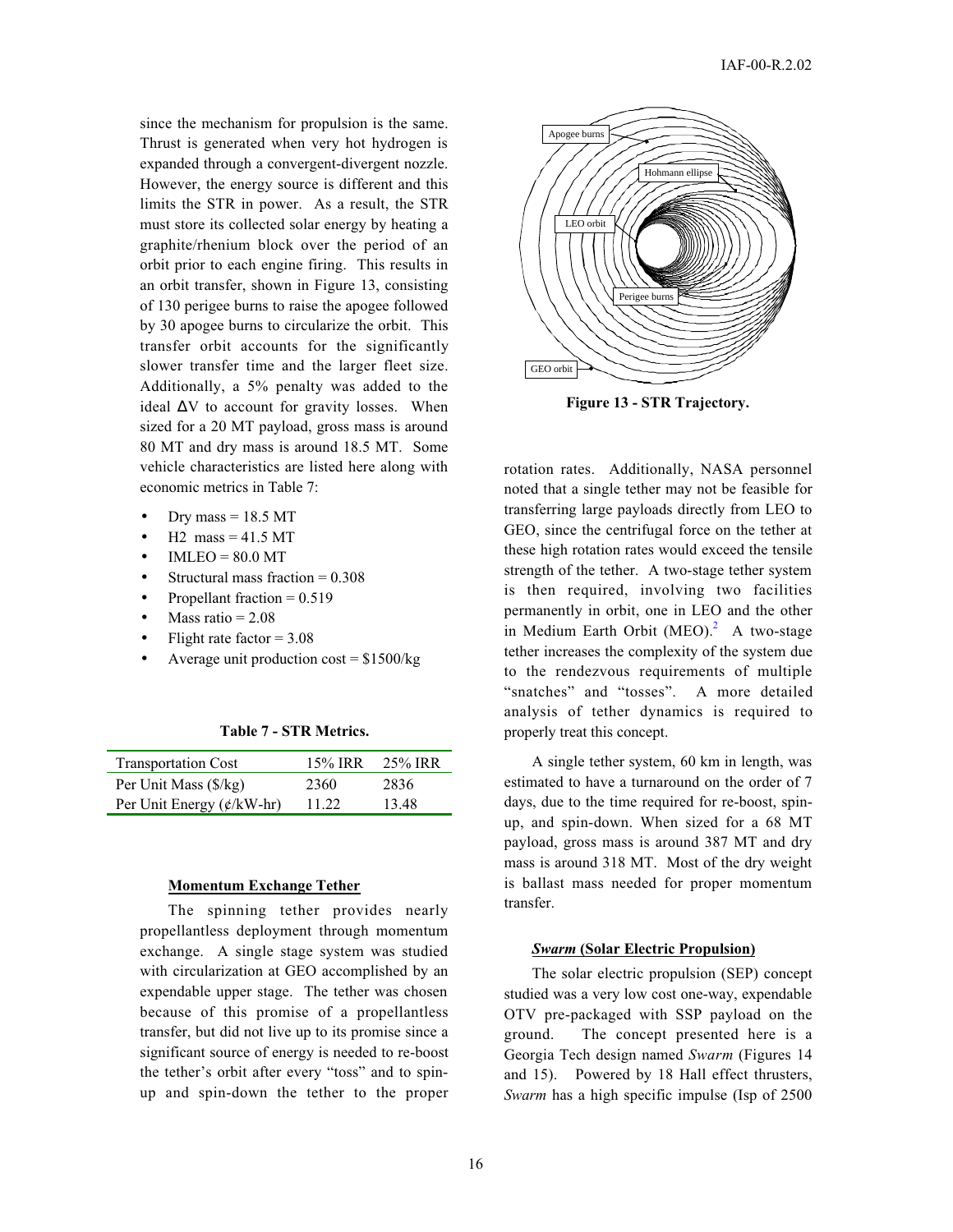

**Figure 14 – Swarm.**

sec) resulting in low propellant costs per flight. The low thrust (16 N), spiraling trajectory, however, requires a 116 day outbound transit at a  $m_0$ / $p_0$  of 200 kg/kW.

*Swarm* was selected for use in an effort to determine specific packaging requirements of an Abacus/Reflector SSP satellite. The SEP concept was chosen for this effort because of the high synergy with SSP systems and because the expendable concept reduces in-space operations costs. SSP component subsystems were packaged by NASA-MSFC into the *Argus* payload bay (7 m diameter by 12 m cylinder). Figure 16 shows the packaging of the solar arrays and Power Management and Distribution (PMAD). This effort showed that many of the



**Figure 15 - Solar Electric Propulsion, Swarm.**



**Figure 16 - SEP Payload Packaging.**

common technologies with the SSP satellite. Because of the high degree of synergy, SSP systems integration personnel considered salvaging the OTV thrusters and extra propellant for SSP station-keeping. Engineers at NASA – Glenn Research Center determined that 100 N of continuous thrust was needed to counter-act perturbations due to solar pressure. At 16 N of thrust per OTV and approximately 800 OTVs required to place a single SSP satellite in GEO, these thrusters were not a good match for this purpose, due to excess thrust available, and that idea was rejected. Some vehicle characteristics are listed here along with several economic metrics in Table 8:

- Dry mass  $= 7.6$  MT
- Krypton mass  $= 12.8$  MT
- IMLEO= 40.0 MT
- Payload mass  $= 19.6$  MT
- Structural mass fraction  $= 0.373$
- Propellant fraction = 0.319
- Mass ratio  $= 1.47$
- Flight rate factor  $= 2.22$
- Average unit production  $cost = $1869/kg$

|  |  |  | Table 8 - Swarm Metrics. |
|--|--|--|--------------------------|
|--|--|--|--------------------------|

| <b>Transportation Cost</b>            |       | $15\%$ IRR $25\%$ IRR |
|---------------------------------------|-------|-----------------------|
| Per Unit Mass (\$/kg)                 | 2693  | 3048                  |
| Per Unit Energy $(\phi/\text{kW-hr})$ | 12.80 | 14.49                 |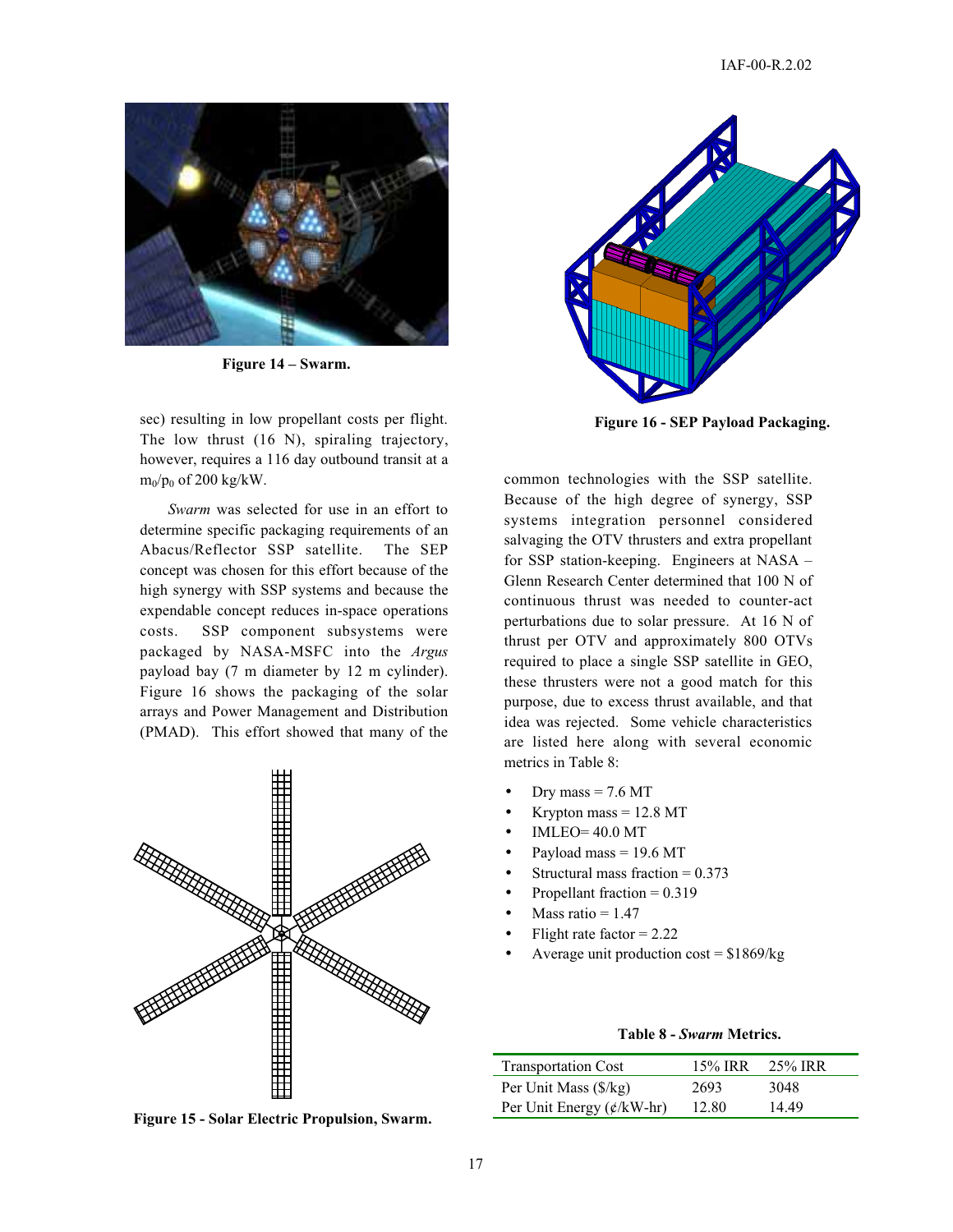SEP systems had the most detail in their cost process. Looking strictly at a per unit basis, the cost estimation process revealed that SEP systems normally have higher non-recurring costs and lower recurring costs (as a percentage of overall system costs) than NTR systems. This is due to the fact that an actual SEP transportation unit consists of many concentrators, thrusters, arrays, etc. This construction of the SEP unit through combinations of such "sub-units" caused learning curve effects increasingly to become an important contributor to SEP's lower recurring cost. Concurrently, there are increased systems integration costs in the development phase of such systems.

#### **Phase II In-space Concepts**

None of the final four concepts examined in the first phase of the study meet the SSP goals with baseline cost, programmatic, and performance assumptions. Therefore a second phase of study was pursued to determine the required assumptions necessary to achieve the goals. Two new concepts were examined: Dual-Mode and All-Chemical. In addition, the *Swarm* concept was revisited and refined.

## **Dual-Mode (Chemical and SEP) Propulsion**

This concept, proposed by John Mankins at NASA - Headquarters, is a dual-mode (chemical/SEP) propulsion system. The OTV uses high thrust, LOX/LH2, liquid rocket engines for the outbound transfer to GEO. The return leg is completed using high Isp, Hall effect electric propulsion. This concept sought to combine the advantages of a high thrust, quick turn-around system with a fuel-efficient high Isp system to provide an economical re-usable transportation system. The turnaround time for this concept was estimated to be on the order of 16 days, with 14 days required for the low-thrust return spiral.

For this concept, and the all-chemical concept discussed next, the propellant was assumed to be available on-orbit at a pre-existing



**Figure 16 - Dual-Mode Propulsion.**

orbiting propellant processing and storage facility. The propellant was assumed to be available, in this fashion, at a price equivalent to only placing the mass of the propellant in orbit at the same ETO launch price used by SSP and OTV Corp. Additionally, the effect of a lower price, \$50/kg, was investigated. This price was assumed to be the result of a currently undefined and hypothetical, extremely low-cost, method of placing water ice in orbit (the water then being converted to useful propellants through electrolysis in the orbiting fascility).

The vehicle, sized for three "chunks", carries 120 MT of payload in a river barge fashion. Some vehicle characteristics are listed here along with economic metrics and sensitivity to \$50/kg propellant costs in Table 9:

- Dry mass  $= 6.0$  MT
- $H2/O2$  mass = 163.8 MT
- Krypton mass  $= 1.2$  MT
- IMLEO= 291.0 MT
- Structural mass fraction  $= 0.035$
- Propellant fraction  $= 0.567$
- Mass ratio  $= 2.31$
- Flight rate factor  $= 2.38$
- Average unit production  $cost = $2129/kg$

Table 9 shows that the Dual-Mode comes very close to meeting the  $2.5¢/kW$ -hr goal when propellant costs are limited to \$50/kg. Figure 17 compares the LCC breakdown of the *Swarm* and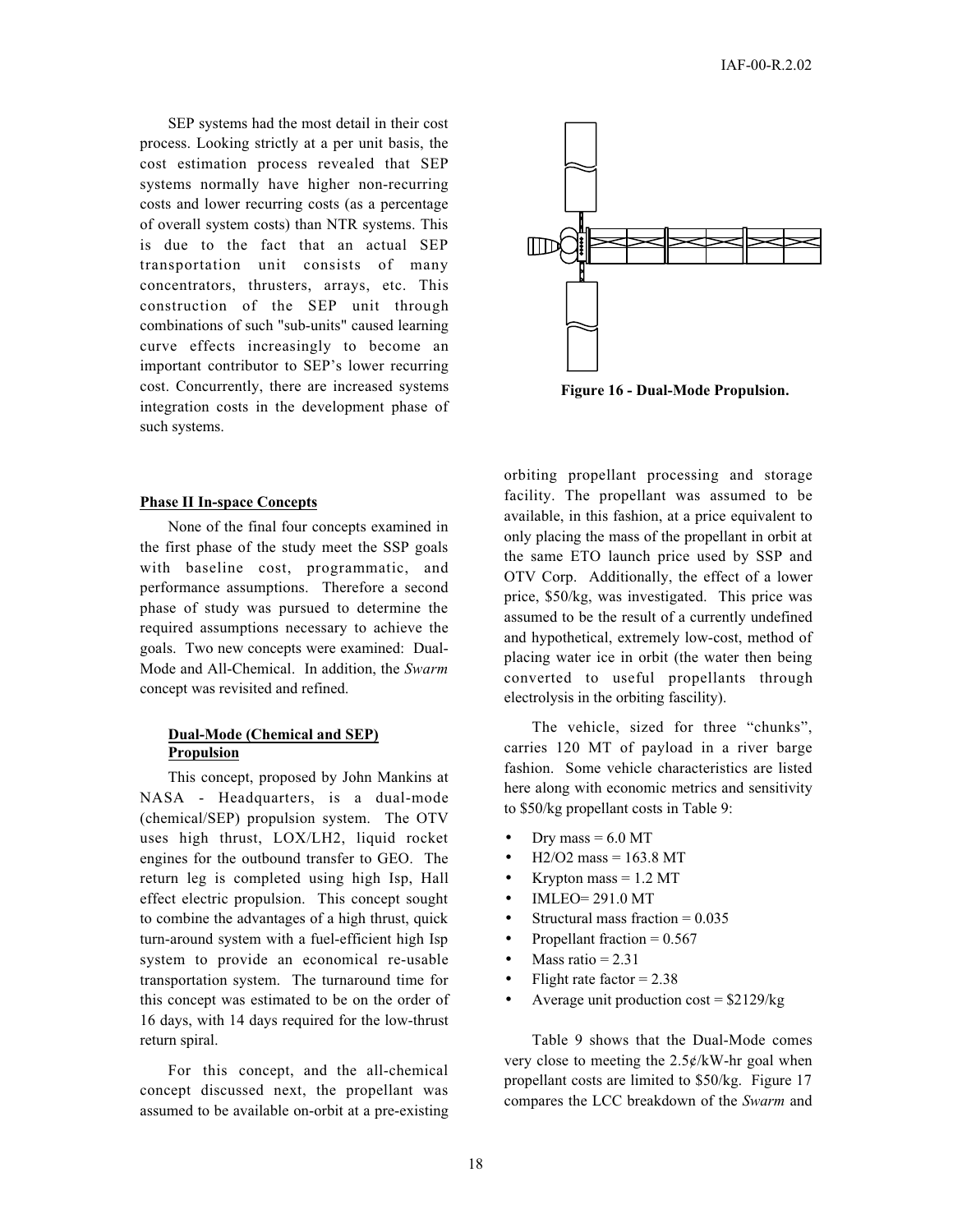



Dual-Mode OTVs. The expendable *Swarm* is dominated by production cost. In contrast, LCC of the re-usable dual-mode OTV is dominated by ETO transportation costs, with propellant transportation being the largest contributor. Both pie charts show that operations costs and DDT&E are small for projects as large as SSP.

#### **All Chemical Propulsion**

This concept was analyzed as a companion to the Dual-Mode concept described above. The purpose was to determine the penalty for removing the high Isp return propulsion trip and replacing it with two additional LOX/LH2 burns. Results showed that the dry weight penalty for removing the SEP system and increasing the size of the cryogenic propellant tanks was negligible. The vehicle is sized for the same payload as the Dual-Mode concept.

Some vehicle characteristics are listed here along with economic metrics in Table 10:

- Drv mass  $= 6.0$  MT
- $H2/O2$  mass = 179.9 MT
- $IMLEO = 305.9$  MT
- Structural mass fraction  $= .032$
- Propellant fraction = .588
- Mass ratio  $= 2.43$
- Flight rate factor  $= 2.50$
- Average unit  $cost = $2134/kg$

Again, this concept comes very close to meeting SSP goals if propellant is available for \$50/kg. Figure 18 compares the economics of SEP (*Swarm*), Dual-Mode, and All-Chemical. The total transportation price is the combined ETO and in-space prices. SSP goals of \$800/kg combined and  $2.5¢/kW$ -hr for transportation are shown. The lines represent different masses for

#### **Table 9 - Dual-Mode Metrics.**

| <b>Transportation Cost</b>     | 15% IRR |      | 25% IRR Propellant $\omega$ \$50/kg |
|--------------------------------|---------|------|-------------------------------------|
| Per Unit Mass (\$/kg)          | 846     | 1223 | 581                                 |
| Per Unit Energy $(\phi/kW-hr)$ | 4.02    | 5.81 | 2.76                                |

**Table 10 - All-Chemical Metrics.**

| <b>Transportation Cost</b>     | 15% IRR | 25% IRR | Propellant $\omega$ \$50/kg |
|--------------------------------|---------|---------|-----------------------------|
| Per Unit Mass (\$/kg)          | 881     | 1276    | 596                         |
| Per Unit Energy $(\phi/kW-hr)$ | 4.19    | 6.06    | 2.83                        |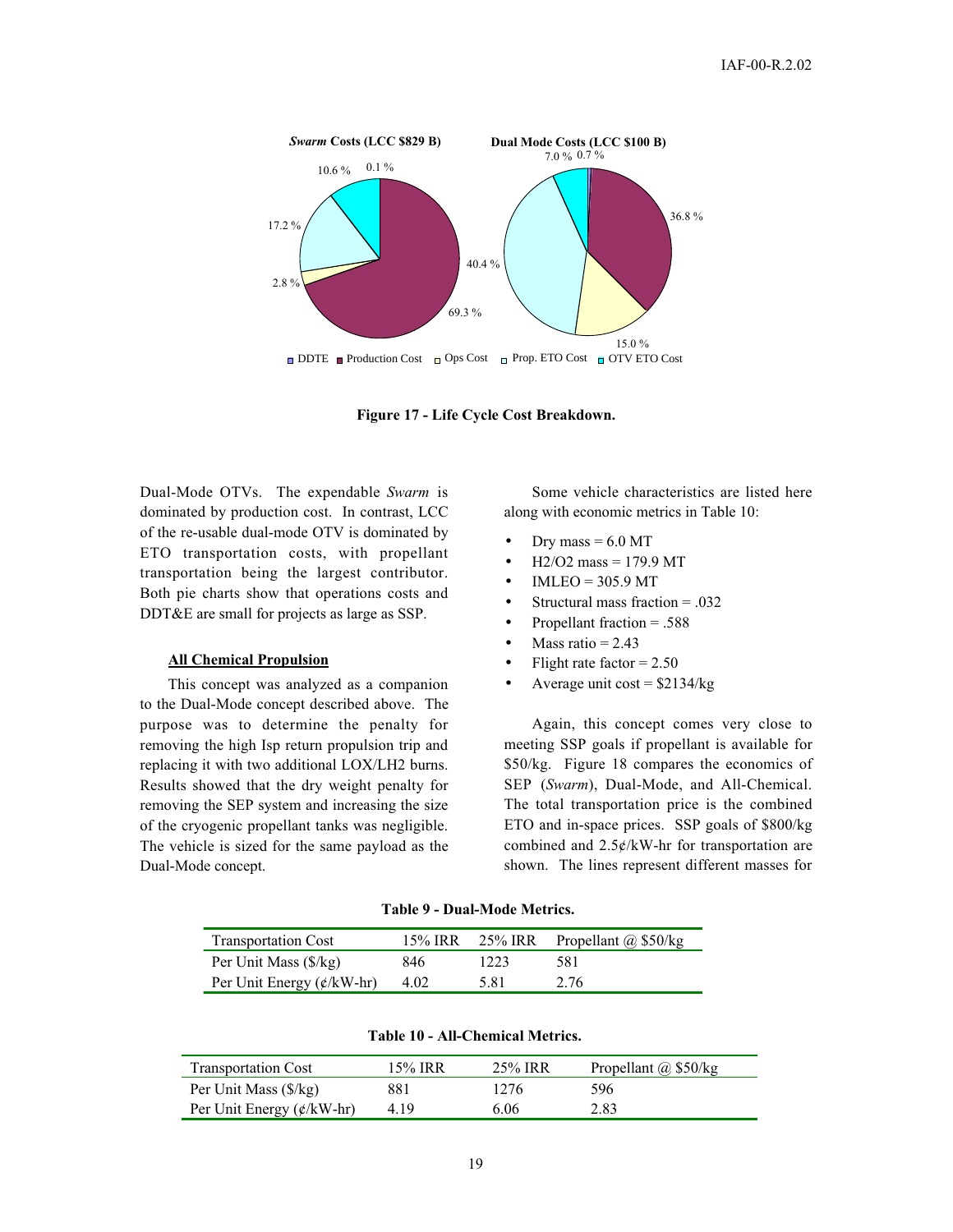

**Figure 18 - Concept Economic Comparison.**

SSP satellites. The points shown assume a 20,000 MT mass. The sensitivity to extremely low propellant costs (\$50/kg delivered to LEO) is also shown in Figure 18.

#### **SUMMARY**

The results from the ETO study supported the conclusion that, the GEO-based SSP scenario produced an attractive economic scenario for a potential RLV developer, even when revenues are limited to only \$400/kg. With proper support from the government, the sustained, high traffic mission model from the SSP creates a steady revenue source that enables RLV, Inc. to recoup startup costs, offer lower prices, and still provide an adequate return on investment of 15 to 25%.

Results from the in-space study showed that the most economical OTV is highly reusable, has a short turn-around time, a long vehicle life, and low propellant cost requirements. These characteristics result in a low fleet size and therefore lower debt requirements. These characteristics also lower the Initial Mass in Low Earth Orbit (IMLEO) and therefore lower deployment costs. The goal of \$400/kg is very aggressive and difficult to achieve.

Finally, end-to-end price in \$/kg, is not the best metric for measuring SSP economic success in transportation. This is because of the inverse relationship of price and total cost (the product of price and number of flights) with changes in required ETO flights. A better metric is total transportation cost expressed in cents per kilowatt-hour. Several of the concepts showed combined launch prices within or near the  $$800/kg$  goal without achieving the  $2.5¢/kWhr$ needed to meet the  $5¢/kW-hr$  goal, needed for SSP economic viability.

## **RECOMMENDED DESIGN GUIDELINES**

## **1. Small Fleet Size/Long Life**

Low fleet sizes are of paramount importance in reducing in-space transportation costs to SSP through reductions in OTV procurement costs. Fleet sizes are kept at a minimum by utilizing highly reusable OTVs with high thrust. High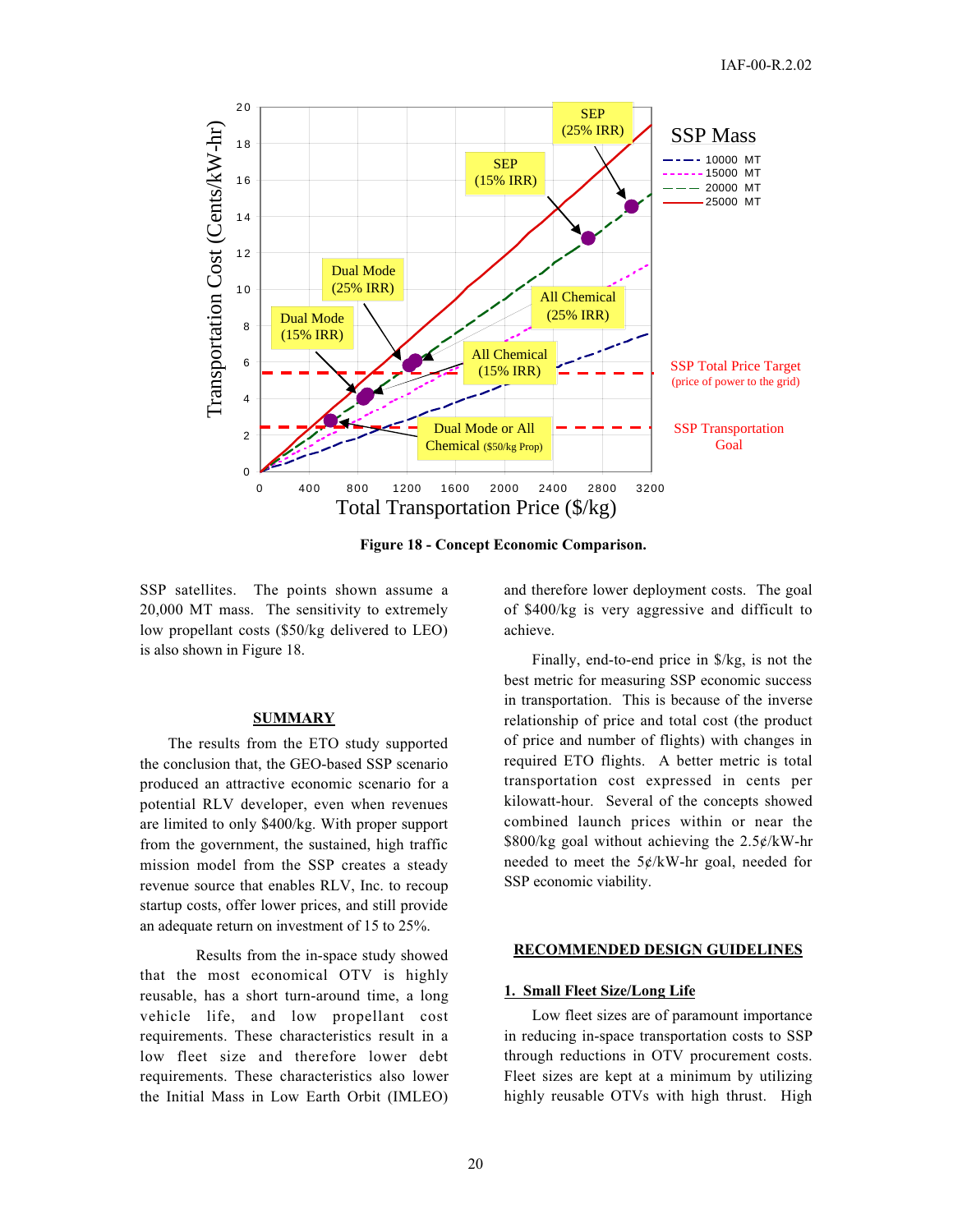thrust systems lower the trip times and maximize the number of times an OTV can be reused within the time frame required to place one satellite on station. Expendable systems are not competitive because of the dominance of total production costs on LCC even with an assumption of very low unit production costs.

## **2. Low Propellant Costs**

Low propellant costs are crucial to reducing in-space transportation costs through reductions in ETO transportation costs borne by the inspace provider. Propellant costs are kept low by reducing the mass and/or the cost of the propellant. The mass is reduced through high specific impulse systems. The cost is reduced by utilizing propulsion systems which use abundant (cheap) propellants and/or very low-cost ETO transportation systems for bulk transportation of propellant.

## **3. Reduce IMLEO**

Reducing IMLEO is important to reducing in-space transportation costs because of the direct dependency on ETO transportation costs. IMLEO is reduced through low fleet sizes (see 1 above) and low propellant mass (see 2 above). Reducing the FRF for a concept results in fewer ETO flights and therefore a higher ETO transportation price on a unit basis, but lower overall ETO transportation costs.

## **ACKNOWLEGEMENTS**

NASA - Marshall Space Flight Center, Huntsville, AL, Advanced Projects Office (FD02) sponsored this research under grant number NAG8-1713. The SSDL design team consisted of Roger Alexander, Irene Budianto, Ashraf Charania, Leland Marcus, Matt Medlin, Tara Poston, Tadashi Sakai, Jeff Tooley, and David Way (team lead). The team would like to thank Laura Ledsinger (ETO team lead) of SSDL, Harvey Feingold of SAIC, and Connie Carrington, John Fikes, and Mark Gerry from NASA-MSFC for their expertise and assistance.

#### **REFERENCES:**

- 1. Advanced Concepts Office, NASA HQ, and Advanced Space Analysis Office, NASA LeRC, "Space Solar Power, An Advanced Concepts Study Project," Proceedings for September 19-20, 1995, SSP Technical Interchange Meeting," 2 Volumes, Washington, D.C., 1995.
- 2. Bangham, M. E., et al, "Tether Transportation Study," Report NASA/TP-1998-206959, 1998.
- 3. Donovan, Paul, Woodward, William, et al, "An Assessment of Solar Energy As a National Resource" NSF/NASA Solar Energy Panel, through the Research Applications Directorate of the NSF, December 1972.
- 4. Feingold, Harvey, et al, "Space Solar Power - A Fresh Look at the Feasibility of Generating Solar Power in Space for Use on Earth," SAIC, April 1997.
- 5. Glaser, P.,"Power From the Sun: Its Future", Science Magazine, Vol 162, No 3856, pp 857-861, 1968.
- 6. Lee, H. and Olds, J. R., "Integration of Cost and Business Simulation into Conceptual Launch Vehicle Design," AIAA 97-3911, 1997 Defense and Space Programs Conference and Exhibit, Huntsville, AL, September 1997.
- 7. Mankins, J. C., "Lower Costs for Highly Reusable Space Vehicles," *Aerospace America*, March, 1998, pp. 36 – 42.
- 8. Mankins, J.C., "A Fresh Look at Space Solar Power: New Architectures, Concepts and Technologies," IAF97-R.2.03, Turin, Italy, October 1997.
- 9. Mankins, J.C., "Highly Reusable Space Transportation: Advanced Concepts and the Opening of the Space Frontier," IAF97- V.3.06, Turin, Italy, October 1997.